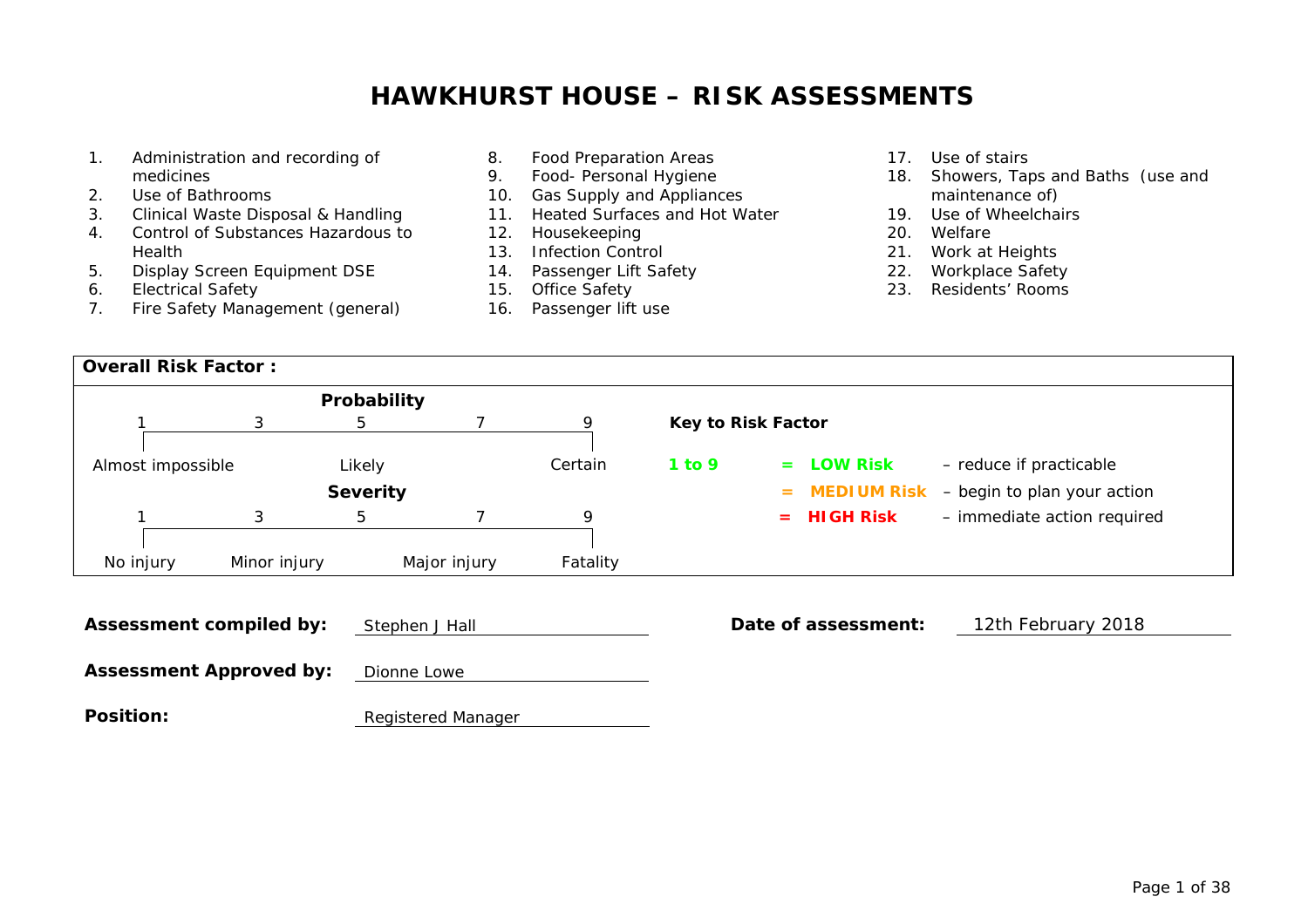| Company:  | <b>Hawkhurst House Limited</b> | Task/Operation: | Administration and recording of medicines |
|-----------|--------------------------------|-----------------|-------------------------------------------|
| Location: | <b>Hawkhurst House</b>         | <b>Ref No:</b>  | HH1                                       |

|                | Significant<br><b>Hazard</b>                | Who Might Be<br>Harmed?  | <b>How Is The Risk Controlled?</b>                                                                                                                                                                                                                                                                                                                                                                                                                                                                                                             | <b>Risk</b><br>Factor<br>$(P \times S)$              |
|----------------|---------------------------------------------|--------------------------|------------------------------------------------------------------------------------------------------------------------------------------------------------------------------------------------------------------------------------------------------------------------------------------------------------------------------------------------------------------------------------------------------------------------------------------------------------------------------------------------------------------------------------------------|------------------------------------------------------|
|                | Incorrect issue<br>of medicines             | Resident                 | All medicines are clearly labelled with the residents name and<br>$\bullet$<br>are stored on the drug trolley and issued by staff members.<br>Nomad packs are used by the care home.<br>All staff are trained in the administration of medicines<br>The MAR system of medication recording is used to<br>Record the detail for each person<br>What is received from the pharmacy<br>What is currently prescribed<br>What is given by the care worker<br>Any medicines that are disposed of<br>Staff observe the resident taking the medication | P.<br>$=$ 3<br>$S = 5$<br>$RF = 15$<br><b>Medium</b> |
| $\overline{2}$ | Overdose of<br>medicines                    | Resident                 | All drugs are signed off at time of administration. Staff are<br>trained in the MAR system and this system is in use.                                                                                                                                                                                                                                                                                                                                                                                                                          | $P = 1$<br>$S = 9$<br>$RF = 9$<br>Low                |
| 3              | Incorrect storage<br>conditions of<br>drugs | Resident<br><b>Staff</b> | Storage conditions are assessed by trained staff. Some<br>residents self medicate where they are assessed as capable.                                                                                                                                                                                                                                                                                                                                                                                                                          | $P = 1$<br>$S = 9$<br>$RF = 9$<br>Low                |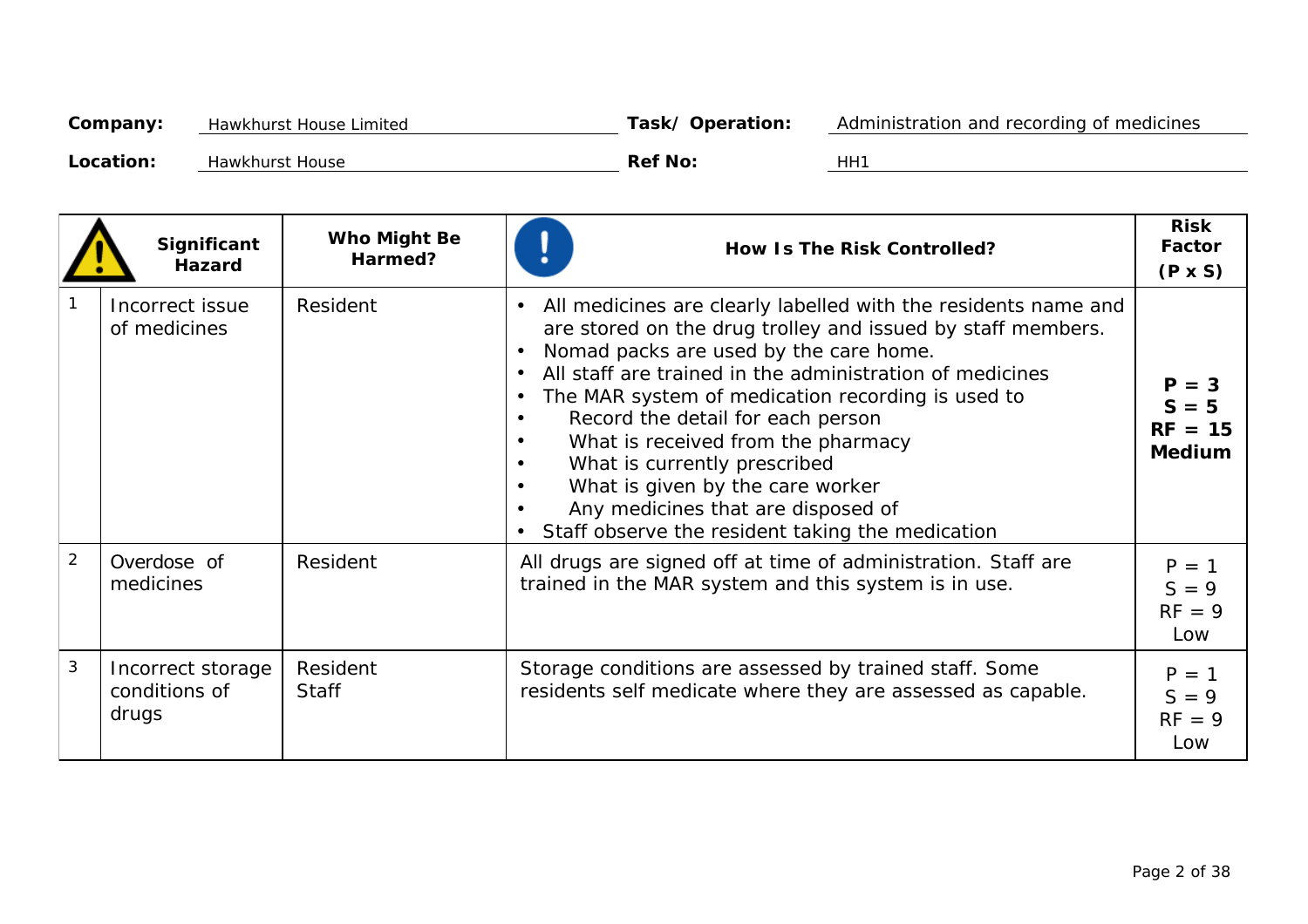| Company:  | <b>Hawkhurst House Limited</b> | Task/Operation: | Use of Bathrooms & Wet Rooms |
|-----------|--------------------------------|-----------------|------------------------------|
| Location: | <b>Hawkhurst House</b>         | <b>Ref No:</b>  | <b>HH2</b>                   |

|                | Significant<br><b>Hazard</b> | Who Might Be<br>Harmed?               | How Is The Risk Controlled?                                                                                                                      | <b>Risk</b><br>Factor<br>$(P \times S)$          |
|----------------|------------------------------|---------------------------------------|--------------------------------------------------------------------------------------------------------------------------------------------------|--------------------------------------------------|
|                | Slips & Trips                | Staff, Residents &<br><b>Visitors</b> | Warning signs re water on floor<br>No cables run along floor area<br>$\bullet$<br>• Regular inspections of flooring                              | $P = 3$<br>$S = 6$<br>$RF = 18$<br><b>Medium</b> |
| $\overline{2}$ | <b>Manual Handling</b>       | <b>Staff</b>                          | Manual handling training provided<br>$\bullet$<br>Mechanical means to avoid lifting where possible<br>$\bullet$                                  | $P = 2$<br>$S = 4$<br>$RF = 8$<br>Low            |
| 3              | Use of hoists                | <b>Residents &amp; Staff</b>          | Periodic examinations undertaken<br>$\bullet$<br>Regular servicing of hoists<br>Maintenance regime in place                                      | $P = 1$<br>$S = 3$<br>$RF = 3$<br>Low            |
| 4              | Hot water                    | <b>Residents &amp; Staff</b>          | Thermostatic valves fitted to all taps<br>$\bullet$<br>• Staff check of hot water temperature before use<br>Staff training provided<br>$\bullet$ | $P = 1$<br>$S = 9$<br>$RF = 9$<br>Low            |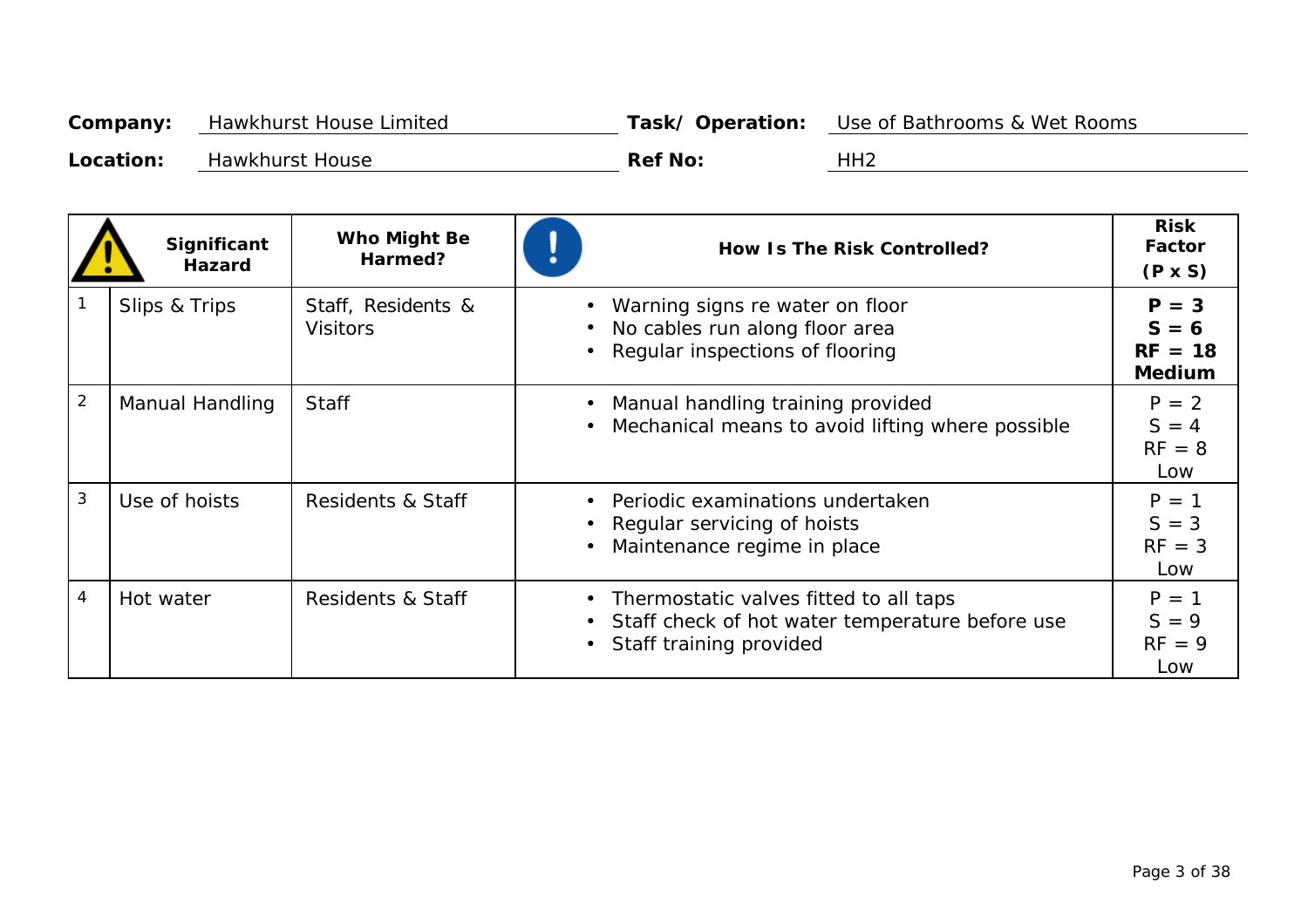| Company:  | <b>Hawkhurst House Limited</b> | Task/Operation: | <b>Clinical Waste Disposal and Handling</b> |
|-----------|--------------------------------|-----------------|---------------------------------------------|
| Location: | <b>Hawkhurst House</b>         | <b>Ref No:</b>  | HH3                                         |

|                | Significant<br><b>Hazard</b>                                                                                                                                                  | <b>Who Might Be</b><br>Harmed?                                                                                                                   | <b>How Is The Risk Controlled?</b>                                                                                                                                                                                                                                                                                                          | <b>Risk</b><br>Factor<br>$(P \times S)$ |
|----------------|-------------------------------------------------------------------------------------------------------------------------------------------------------------------------------|--------------------------------------------------------------------------------------------------------------------------------------------------|---------------------------------------------------------------------------------------------------------------------------------------------------------------------------------------------------------------------------------------------------------------------------------------------------------------------------------------------|-----------------------------------------|
|                | Exposure to human<br>pathogens-<br><b>Category A waste</b><br>Human Tissue,<br>Blood, related swabs<br>and dressings                                                          | <b>Staff</b><br><b>Residents</b><br><b>Visitors</b><br><b>Contractors</b><br><b>Risk of cross</b><br>infection                                   | Written clinical waste policies<br>Safe system of work in place<br>Staff trained in waste hazards<br>Secure rooms for 'in use' storage Locked bin storage area<br>Company authorised licensed Operators are contracted to uplift and<br>transport hazardous waste from the site<br>Records of waste transfer and disposal are kept on site. | $P = 4$<br>$S = 1$<br>$RF = 4$<br>Low   |
| $\overline{2}$ | Exposure to human<br>pathogens / sharps<br><b>Category B waste</b><br>- Syringe needles<br>cartridges<br>broken glass, any<br>other contaminant<br>/disposable sharp<br>item. | <b>Employees</b><br><b>Residents</b><br><b>Visitors</b><br><b>Intruders</b><br><b>Contractors</b><br>Risk cross infection/<br>needlestick injury | Safe system of work in place<br>Staff trained in waste hazards<br>Containers to standard BS 7320:1990 supplied<br>Company authorised licensed Operators are contracted to uplift and<br>transport hazardous waste from the site<br>Records of waste transfer and disposal are kept on site                                                  | $P = 1$<br>$S = 3$<br>$RF = 3$<br>Low   |
| 3              | <b>Unauthorised access</b><br>to inappropriate<br>disposal of Category<br>D waste unused<br>pharmaceuticals                                                                   | <b>Residents</b><br><b>Visitors</b><br><b>Intruders</b>                                                                                          | Written procedure for disposal of drugs (trained Nurses)<br>Containers to UN type-approved for UN3291 waste. (for England<br>and Wales)                                                                                                                                                                                                     | $P = 1$<br>$S = 4$<br>$RF = 4$<br>Low   |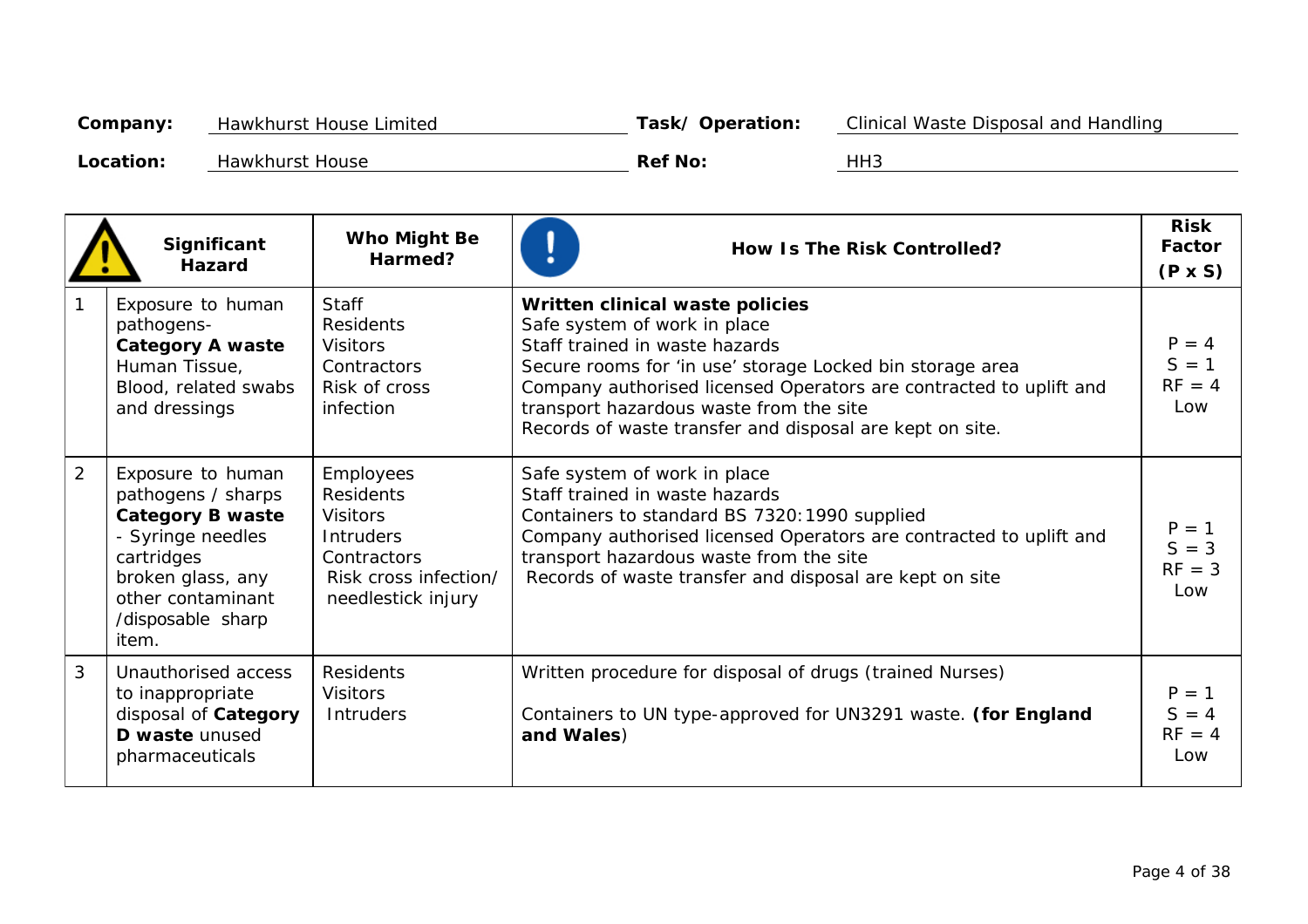|   | Significant<br><b>Hazard</b>                                                                                                                                                   | Who Might Be<br>Harmed?                                                                                                          | <b>How Is The Risk Controlled?</b>                                                                                                                                                                                                                                                          | <b>Risk</b><br>Factor<br>$(P \times S)$ |
|---|--------------------------------------------------------------------------------------------------------------------------------------------------------------------------------|----------------------------------------------------------------------------------------------------------------------------------|---------------------------------------------------------------------------------------------------------------------------------------------------------------------------------------------------------------------------------------------------------------------------------------------|-----------------------------------------|
| 4 | Exposure to human<br>pathogens<br><b>Category E Waste</b><br>Incontinence pads,<br>urine, faeces and<br>other bodily fluids<br>(assessed as not<br>falling into Category<br>A) | <b>Employees</b><br><b>Residents</b><br><b>Visitors</b><br><b>Intruders</b><br><b>Contractors</b><br><b>Risk cross infection</b> | Safe system of work in place<br>Staff trained in waste hazards<br>Employee duty of care<br><b>PPE Supplied</b><br>Company authorised licensed Operators are contracted to uplift and<br>transport hazardous waste from the site<br>Records of waste transfer and disposal are kept on site. | $P = 4$<br>$S = 1$<br>$RF = 4$<br>Low   |
| 5 | Unsafe manual<br>handling techniques<br>when moving bags                                                                                                                       | Employees and<br>contractors                                                                                                     | Risk assessed under MHOR                                                                                                                                                                                                                                                                    | $P = 1$<br>$S = 3$<br>$RF = 3$<br>Low   |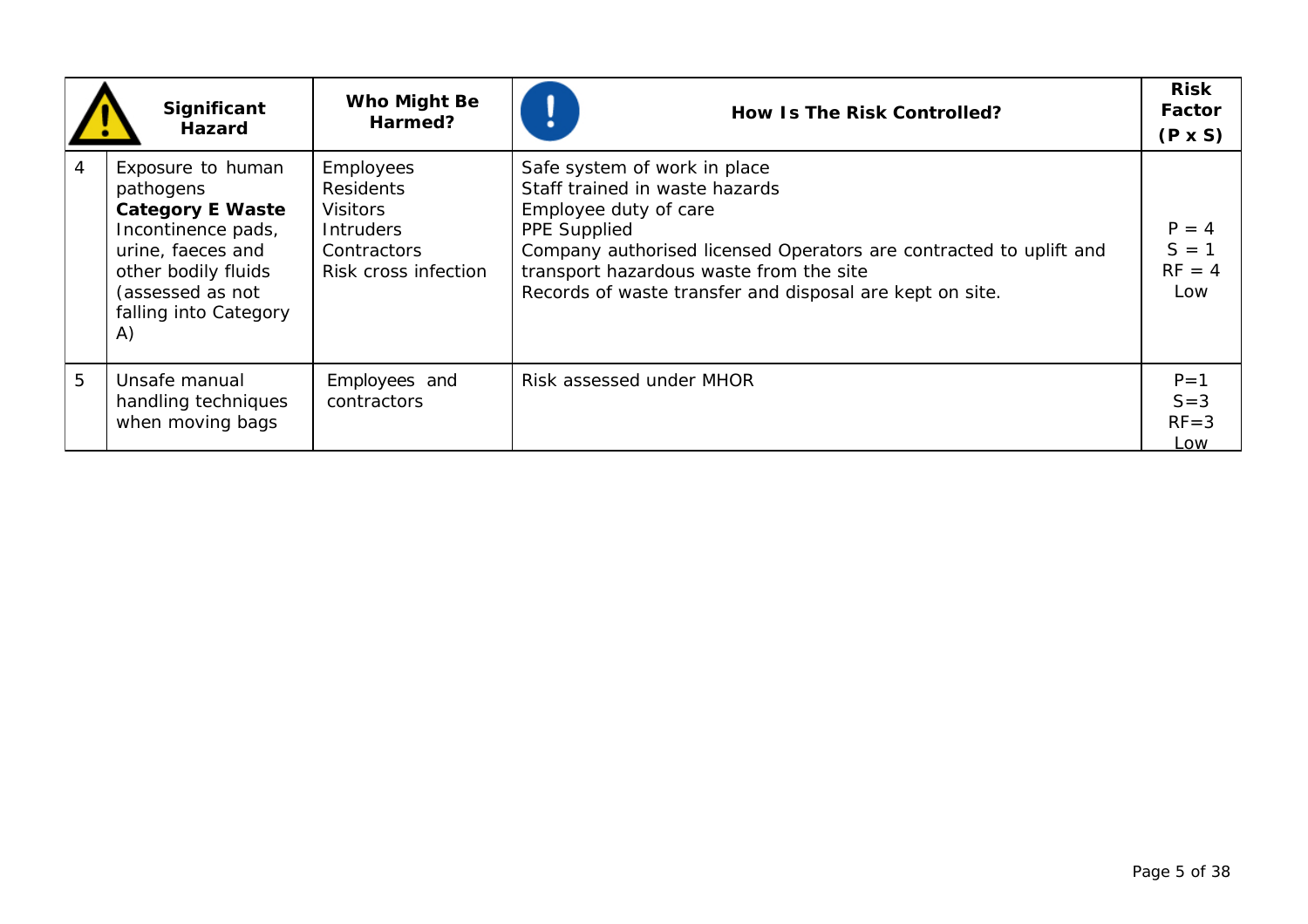| Company:  | <b>Hawkhurst House Limited</b> | Task/Operation: | Control of Substances Hazardous to Health |
|-----------|--------------------------------|-----------------|-------------------------------------------|
| Location: | <b>Hawkhurst House</b>         | <b>Ref No:</b>  | HH4                                       |

| Significant<br>Hazard   | Who Might Be Harmed?                                                      | How Is The Risk Controlled?                                                                                                                                                                                                                                                                                                                                                                                                                                                                                                                                                                                                                                                                                                                                                                                                                                                                                                                                                | <b>Risk</b><br>Factor<br>$(P \times S)$ |
|-------------------------|---------------------------------------------------------------------------|----------------------------------------------------------------------------------------------------------------------------------------------------------------------------------------------------------------------------------------------------------------------------------------------------------------------------------------------------------------------------------------------------------------------------------------------------------------------------------------------------------------------------------------------------------------------------------------------------------------------------------------------------------------------------------------------------------------------------------------------------------------------------------------------------------------------------------------------------------------------------------------------------------------------------------------------------------------------------|-----------------------------------------|
| Hazardous<br>substances | <b>Operators</b><br><b>Visitors</b><br>Maintenance staff<br><b>Others</b> | Up to date inventory of substances used, stored or generated on<br>the premises.<br>The hazards associated with each substance have been identified<br>Containers of hazardous substances display suitable warning<br>symbols.<br>Copies of relevant safety data sheets are available to employees<br>Specific COSHH risk assessments (Control of Substances<br>Hazardous to Health) have been completed for hazardous<br>substances.<br>COSHH risk assessments are reviewed regularly and revised as<br>appropriate.<br>Employees have been made aware of the significant findings of<br>the COSHH risk assessments.<br>Relevant employees have been trained in the hazards associated<br>with substances hazardous to health and the control measures to<br>be employed.<br>All reasonably practicable measures are taken to avoid the use of<br>substances hazardous to health and to use alternatives.<br>Suitable emergency eyewash facilities are<br>provided<br>and | $P = 2$<br>$S = 2$<br>$RF = 4$<br>Low   |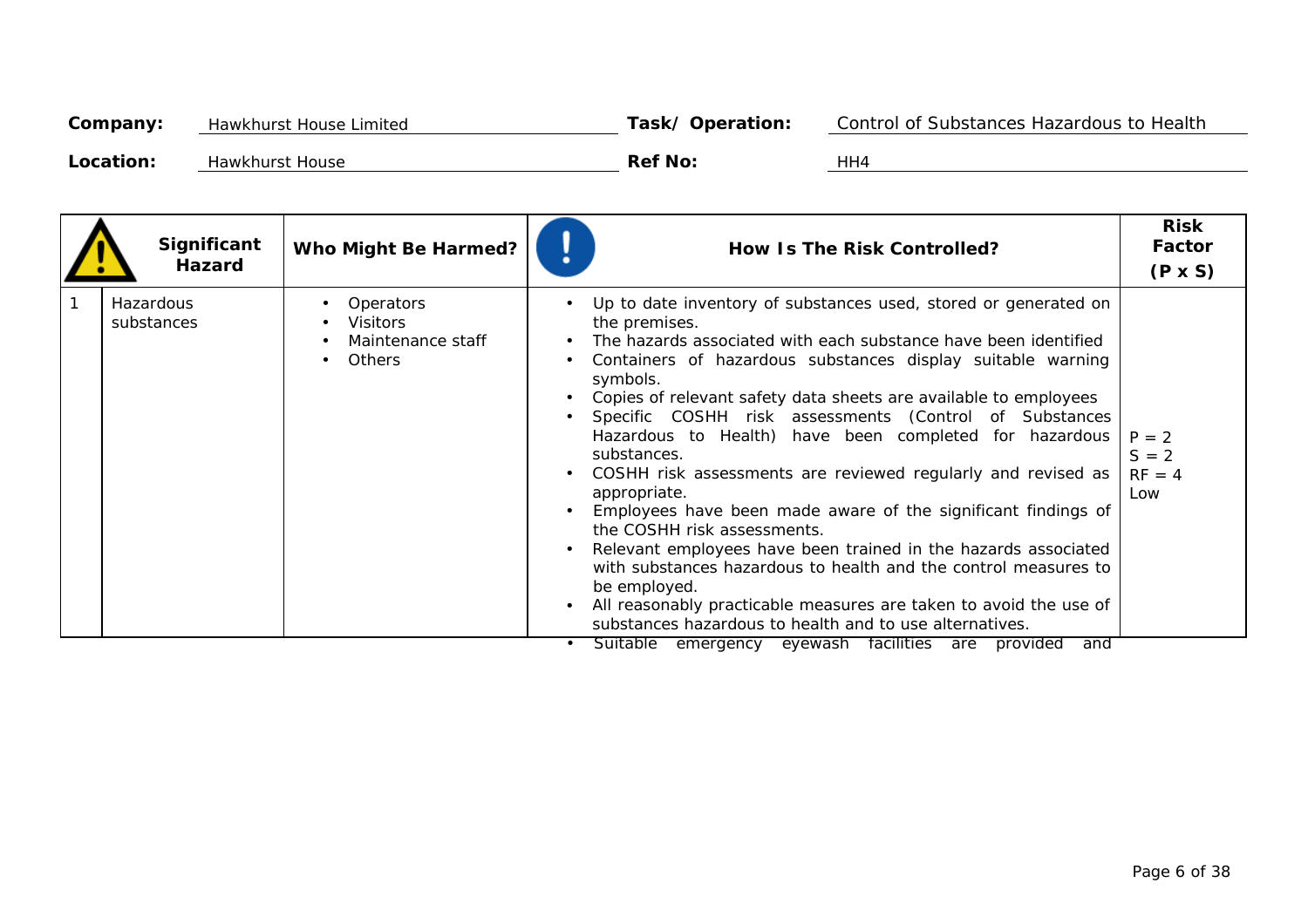| Company:  | <b>Hawkhurst House Limited</b> | Task/Operation: | Display Screen Equipment DSE (general) |
|-----------|--------------------------------|-----------------|----------------------------------------|
| Location: | <b>Hawkhurst House</b>         | <b>Ref No:</b>  | HH5                                    |

|                | Significant<br>Hazard                             | Who Might Be<br>Harmed?   | How Is The Risk Controlled?                                                                                                                                                                                                                                                                                                                                                                                                                                                                                                                                                                                                                                                                                                                                                                                                                                                      | <b>Risk</b><br>Factor<br>$(P \times S)$ |
|----------------|---------------------------------------------------|---------------------------|----------------------------------------------------------------------------------------------------------------------------------------------------------------------------------------------------------------------------------------------------------------------------------------------------------------------------------------------------------------------------------------------------------------------------------------------------------------------------------------------------------------------------------------------------------------------------------------------------------------------------------------------------------------------------------------------------------------------------------------------------------------------------------------------------------------------------------------------------------------------------------|-----------------------------------------|
|                | Actions leading to<br>repetitive strain<br>injury | <b>Staff</b><br>$\bullet$ | All Display Screen Equipment (DSE) "Users" have been identified.<br>Specific DSE risk assessments Health and Safety Display Screen<br>$\bullet$<br>Equipment Regulations have been completed for all identified "Users".<br>DSE workstation risk assessments are reviewed regularly and revised<br>$\bullet$<br>as appropriate.<br>Employees have been made aware of the significant findings of the DSE<br>risk assessment.<br>Individual workstations are designed and set up for the individual                                                                                                                                                                                                                                                                                                                                                                               | $P = 1$<br>$S = 4$<br>$RF = 4$<br>Low   |
| $\overline{2}$ | <b>General welfare</b>                            | Staff<br>$\bullet$        | users<br>Suitable seating is provided which is adjustable and has adequate back<br>$\bullet$<br>support provided.<br>Individual workstations are designed and set up for the individual<br>users.<br>Eye and eyesight tests are available to "Users" on request (free of<br>charge).<br>Where appropriate, a contribution is made towards corrective<br>$\bullet$<br>spectacles for "Users".<br>Workstations are of sufficient size and clear enough to allow users to<br>$\bullet$<br>arrange the equipment to achieve maximum possible comfort and to<br>support the user's hands/forearms.<br>Wrist supports (keyboard and/or mouse), copy holders and footrests<br>$\bullet$<br>are provided as required.<br>Screens are capable of being adjusted to suit the user (angle,<br>$\bullet$<br>brightness and contrast).<br>Screen images are free from flicker and distortion. | $P = 1$<br>$S = 4$<br>$RF = 4$<br>Low   |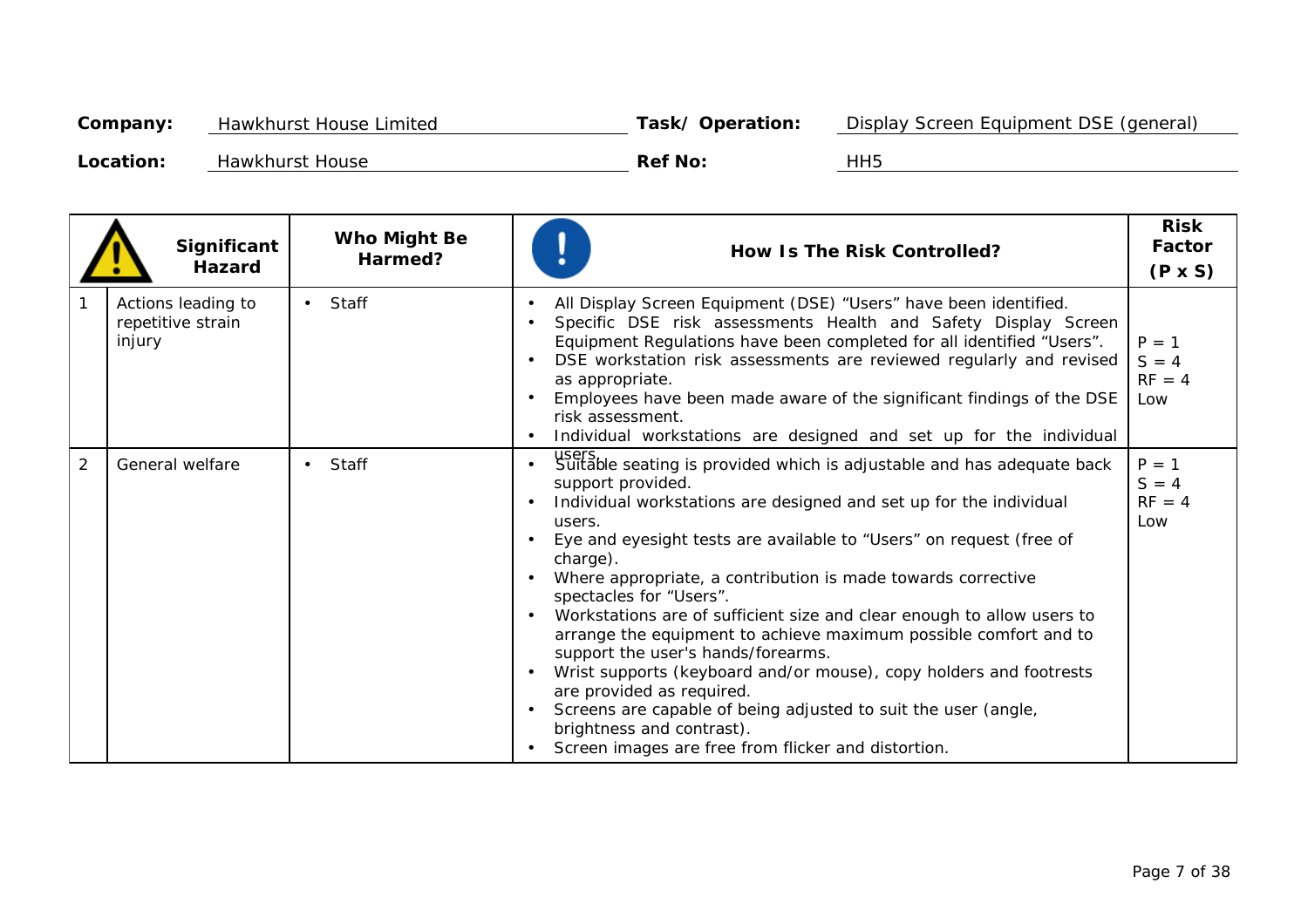|   | Significant<br><b>Hazard</b>           | Who Might Be<br>Harmed?                   | How Is The Risk Controlled?                                                                                                                                                                                                                                                                        | <b>Risk</b><br>Factor<br>$(P \times S)$ |
|---|----------------------------------------|-------------------------------------------|----------------------------------------------------------------------------------------------------------------------------------------------------------------------------------------------------------------------------------------------------------------------------------------------------|-----------------------------------------|
| 3 | Lighting                               | <b>Staff</b>                              | Lighting is suitable for use with display screen equipment.<br>$\bullet$<br>Workstation screens are free from glare.<br>Windows are fitted with curtains/blinds.<br>Where appropriate, anti-glare filters have been provided.                                                                      | $P = 1$<br>$S = 2$<br>$RF = 2$<br>Low   |
| 4 | Slips, trips and falls<br>(same level) | <b>Staff</b><br>Guests<br><b>Visitors</b> | There are sufficient electrical sockets to minimise trailing cables.<br>$\bullet$<br>Trailing cables (power and comms) are routed to avoid tripping<br>hazards.<br>Trailing cables are protected by proprietary cable covers.                                                                      | $P = 2$<br>$S = 4$<br>$RF = 8$<br>Low   |
| 5 | <b>Electrics</b>                       | <b>Staff</b><br><b>Others</b>             | Power sockets are not overloaded.<br>$\bullet$<br>Fused extension leads use where necessary.<br>$\bullet$<br>Extension leads not permitted to be extended by joining more than one<br>together.<br>Plugs, extension leads, wires and cables regularly checked and<br>maintained in safe condition. | $P = 1$<br>$S = 4$<br>$RF = 4$<br>Low   |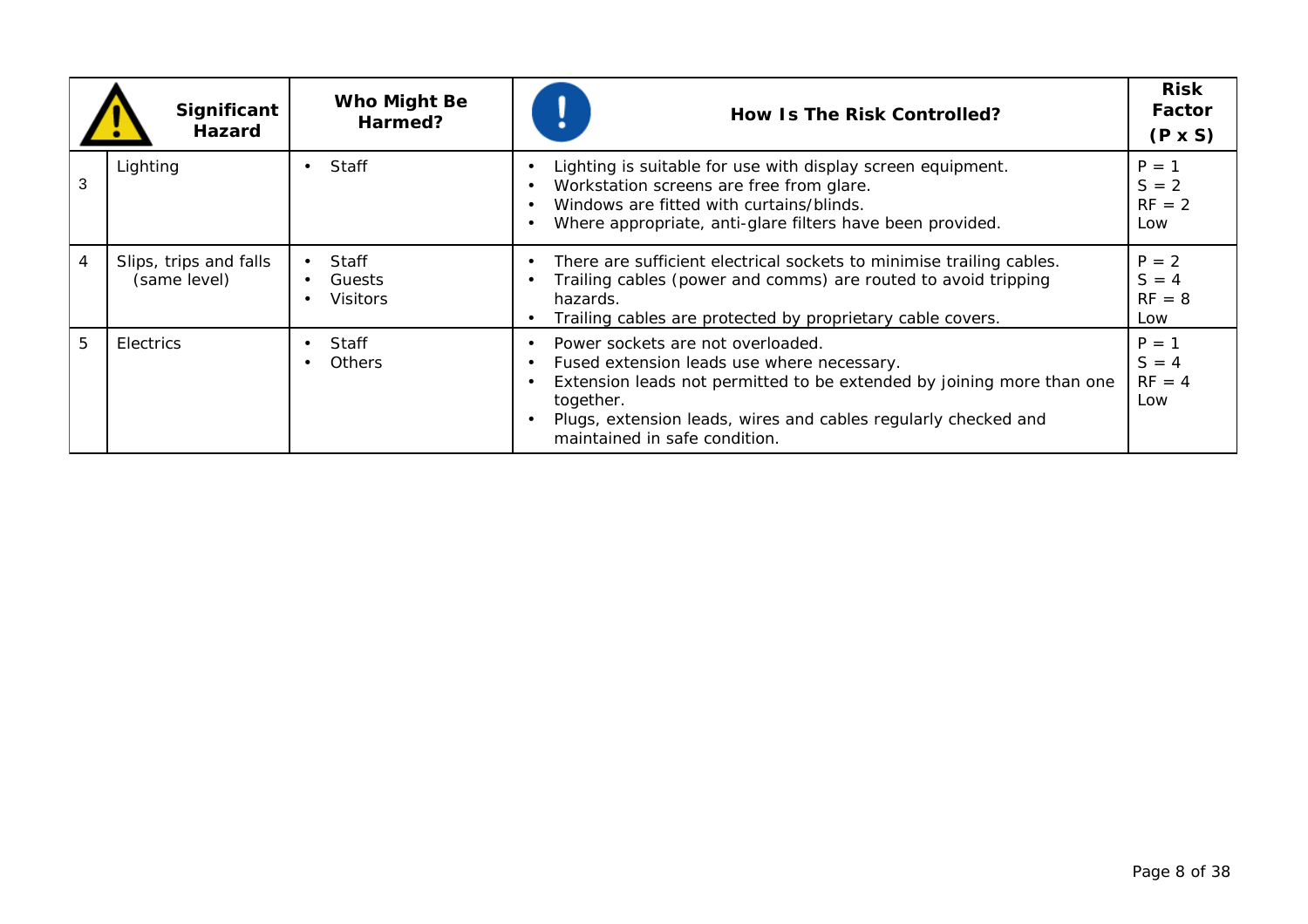| Company:  | <b>Hawkhurst House Limited</b> | Task/Operation: | <b>Electrical Safety</b> |
|-----------|--------------------------------|-----------------|--------------------------|
| Location: | <b>Hawkhurst House</b>         | <b>Ref No:</b>  | HH6                      |

|                | Significant<br><b>Hazard</b>        | Who Might Be<br>Harmed?        | <b>How Is The Risk Controlled?</b>                                                                                                                                                                                                                                                                                                                                                                                                                                                                                                                                                                                                                                                                                                  | <b>Risk</b><br>Factor<br>$(P \times S)$   |
|----------------|-------------------------------------|--------------------------------|-------------------------------------------------------------------------------------------------------------------------------------------------------------------------------------------------------------------------------------------------------------------------------------------------------------------------------------------------------------------------------------------------------------------------------------------------------------------------------------------------------------------------------------------------------------------------------------------------------------------------------------------------------------------------------------------------------------------------------------|-------------------------------------------|
|                | Electricity (fixed<br>installation) | All employees<br><b>Others</b> | The fixed electrical installation is tested and inspected, at appropriate<br>intervals, by a competent person (3 yearly).<br>A copy of the last test and inspection certificate is available.<br>Fuses, Miniature Circuit Breaker (MCBs) and isolation switches are<br>labelled with the circuits that they isolate and control.<br>Switch rooms are kept locked.<br>Residual current devices are incorporated into the fixed electrical<br>system.<br>Unobstructed access is provided to all electrical isolators and<br>switchgear.                                                                                                                                                                                               | $P = 2$<br>$S = 5$<br>$RF = 10$<br>Medium |
| $\overline{2}$ | Electrical<br>(portable)            | All employees<br><b>Others</b> | Up to date inventory of all items of portable electrical equipment<br>kept.<br>All portable electrical appliances are regularly inspected and tested<br>by a competent person in house.<br>Records are maintained of all inspections and tests of electrical<br>equipment.<br>Employees instructed to carry out visual examinations of portable<br>electrical equipment, plugs and leads prior to and during use<br>Employees have been instructed not to use damaged or defective<br>portable electrical equipment.<br>Damaged or defective portable electrical appliances are removed<br>from use until effective repairs have been completed.<br>Individual residual current devices are provided and used where<br>appropriate. | $P = 2$<br>$S = 4$<br>$RF = 8$<br>Low     |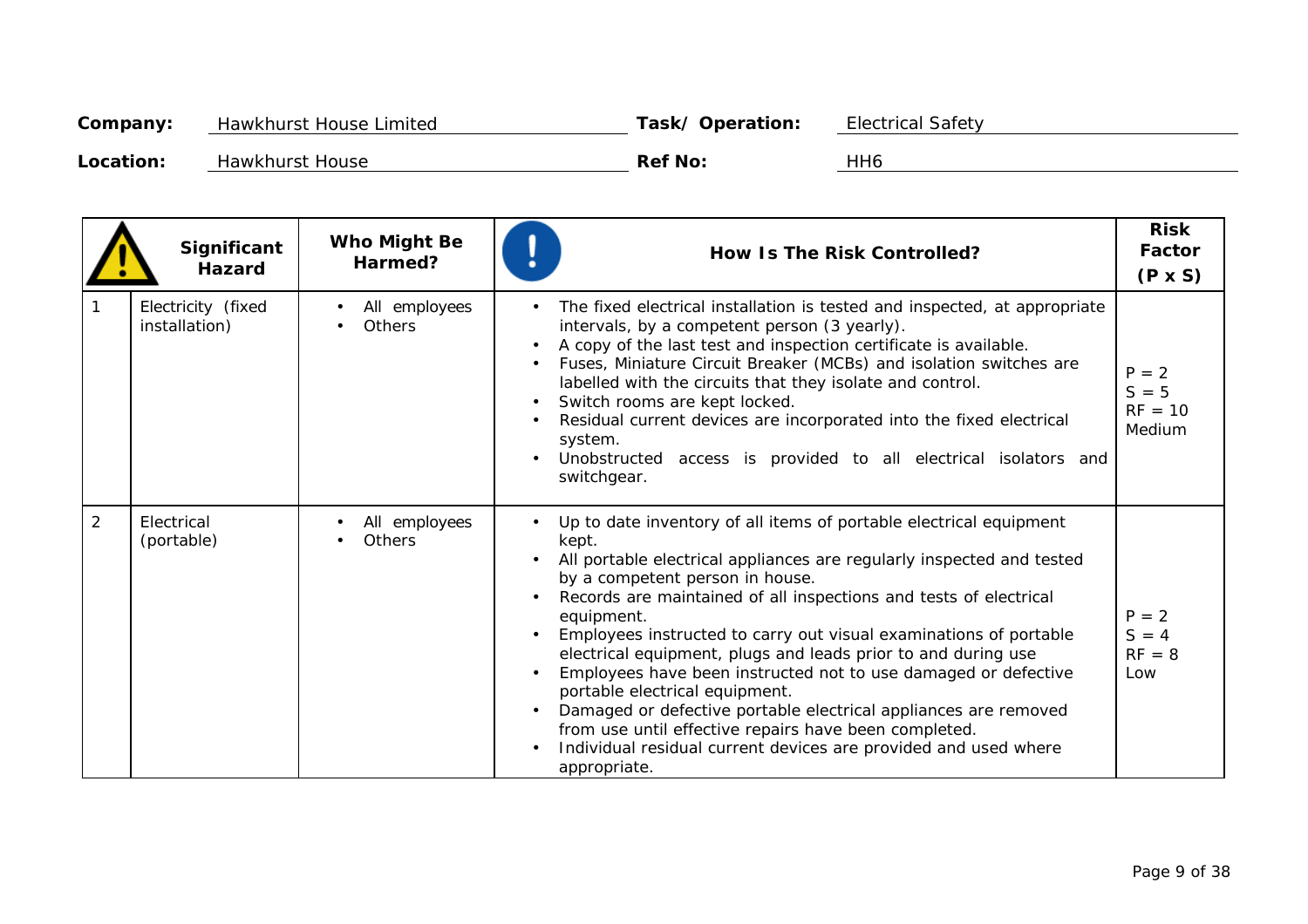|   | Significant<br><b>Hazard</b>           | Who Might Be<br>Harmed?                           | How Is The Risk Controlled?                                                                                                                                                                                                                                                                                                                    | <b>Risk</b><br>Factor<br>$(P \times S)$   |
|---|----------------------------------------|---------------------------------------------------|------------------------------------------------------------------------------------------------------------------------------------------------------------------------------------------------------------------------------------------------------------------------------------------------------------------------------------------------|-------------------------------------------|
| 3 | Fire/explosion                         | All employees<br><b>Visitors</b><br><b>Others</b> | All fixed installations and portable electrical equipment are inspected<br>and maintained by a competent person.<br>Flammable and combustible materials are not stored next to<br>electrical switchgear.<br>Intrinsically safe electrical equipment is provided and maintained in<br>areas where flammable or explosive atmospheres may exist. | $P = 1$<br>$S = 8$<br>$RF = 16$<br>Medium |
| 4 | Slips, trips and<br>falls (same level) | All employees<br><b>Visitors</b><br><b>Others</b> | There are sufficient electrical sockets to minimise trailing cables.<br>Trailing cables are routed to avoid tripping hazards.<br>Trailing cables are protected by proprietary cable covers.                                                                                                                                                    | $P = 2$<br>$S = 3$<br>$RF = 6$<br>Low     |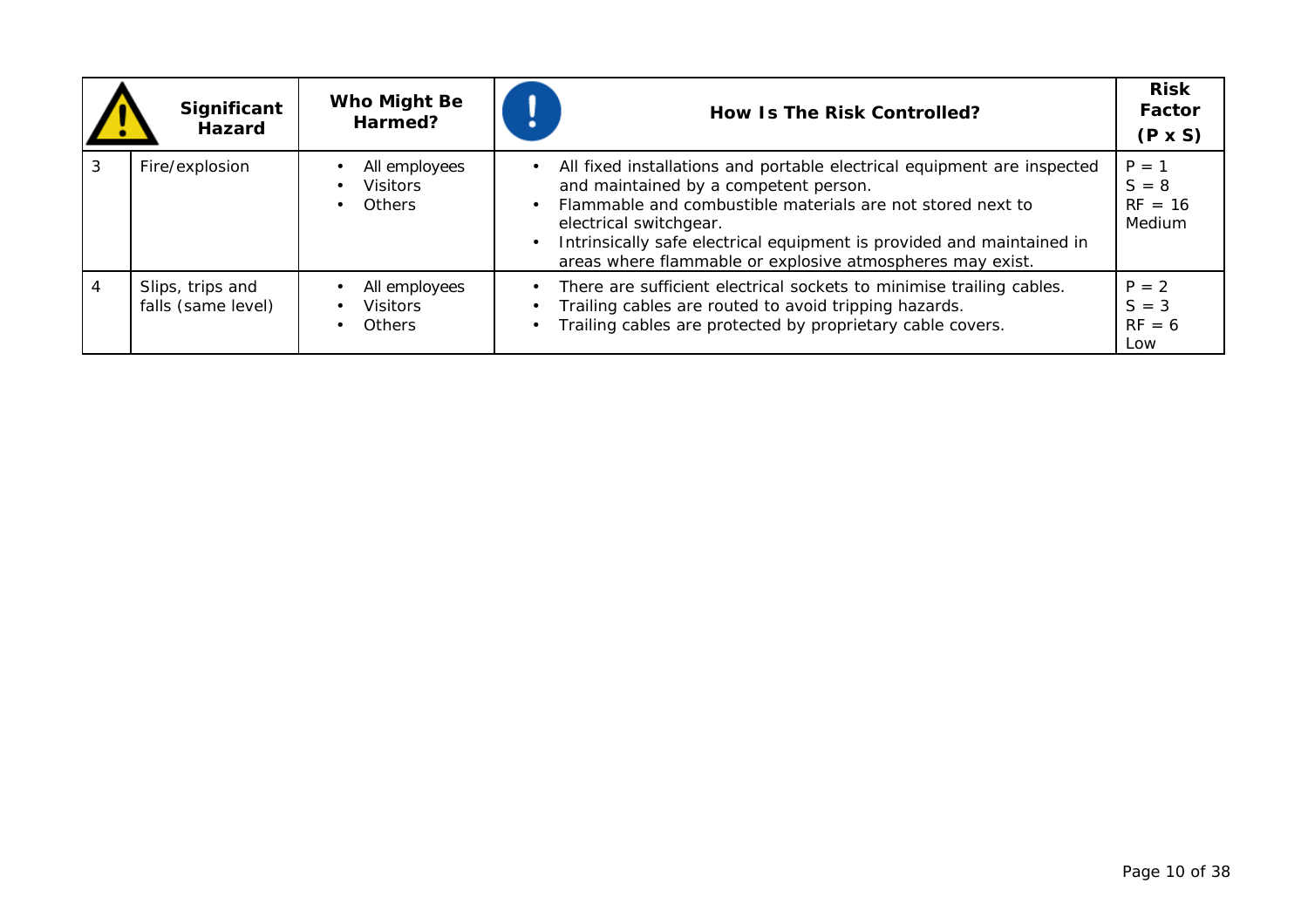| Company:  | <b>Hawkhurst House Limited</b> | Task/Operation: | Fire Safety Management (general) |
|-----------|--------------------------------|-----------------|----------------------------------|
| Location: | <b>Hawkhurst House</b>         | <b>Ref No:</b>  | HH7                              |

| Significant<br><b>Hazard</b> | <b>Who Might Be</b><br>Harmed?                                | <b>How Is The Risk Controlled?</b>                                                                                                                                                                                                                                                                                                                                                                                                                                                                                                                                                                                                                                                                                                                                                                                                                                                                                                                                                                                                                                                                                                                                                                                                                                                                                                                                                                                                                | <b>Risk</b><br>Factor<br>$(P \times S)$ |
|------------------------------|---------------------------------------------------------------|---------------------------------------------------------------------------------------------------------------------------------------------------------------------------------------------------------------------------------------------------------------------------------------------------------------------------------------------------------------------------------------------------------------------------------------------------------------------------------------------------------------------------------------------------------------------------------------------------------------------------------------------------------------------------------------------------------------------------------------------------------------------------------------------------------------------------------------------------------------------------------------------------------------------------------------------------------------------------------------------------------------------------------------------------------------------------------------------------------------------------------------------------------------------------------------------------------------------------------------------------------------------------------------------------------------------------------------------------------------------------------------------------------------------------------------------------|-----------------------------------------|
| Fire and explosion           | All employees<br><b>Visitors</b><br>Member of public<br>Other | Specific fire risk assessments have been completed for all areas and<br>operations.<br>Fire risk assessments are reviewed regularly and revised as<br>appropriate.<br>Employees have been made aware of the significant findings of the<br>fire risk assessments.<br>There is a suitable means of raising the alarm in the event of a fire.<br>The fire alarm system is checked and maintained by a competent<br>person at regular intervals.<br>Fire drills are carried out at least once every twelve months.<br>Fire exits and escape routes are unobstructed and are clearly<br>identified with suitable signs.<br>Fire exits are unobstructed and are clearly identified with suitable<br>signs.<br>The operation of fire exits is checked regularly.<br>A sufficient number of suitable fire extinguishers are provided.<br>Fire extinguishers are wall mounted or positioned in purpose made<br>holders on all exit routes from the premises.<br>Fire extinguishers are located on exit routes from the premises.<br>Fire extinguishers are identified by suitable labels and notices.<br>Fire extinguishers are checked and maintained by a competent person<br>annually.<br>Employees have been trained in the recognition and use of fire<br>extinguishers.<br>All new employees undergo documented fire safety induction training.<br>All employees have received relevant fire safety instruction and<br>training on an annual basis. | $P = 1$<br>$S = 9$<br>$RF = 9$<br>Low   |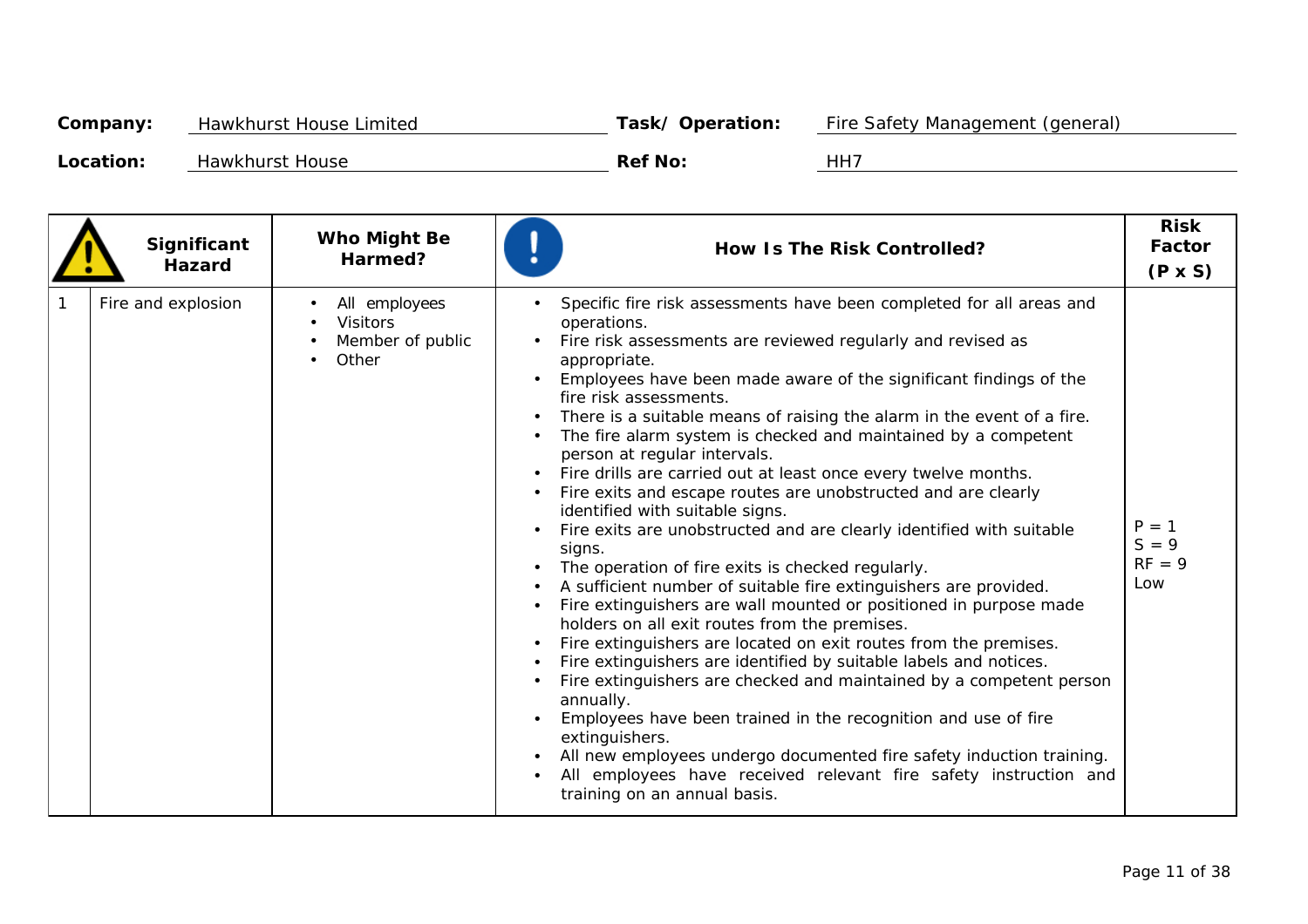| Significant<br><b>Hazard</b> | Who Might Be<br>Harmed?                                       | <b>How Is The Risk Controlled?</b>                                                                                                                                                                                                                                                                                                                                                                                                                                                                                                                                                                                                                                                                                                                                                                                                                                                                                                                                                                                                                                                                                                                      | <b>Risk</b><br>Factor<br>$(P \times S)$ |
|------------------------------|---------------------------------------------------------------|---------------------------------------------------------------------------------------------------------------------------------------------------------------------------------------------------------------------------------------------------------------------------------------------------------------------------------------------------------------------------------------------------------------------------------------------------------------------------------------------------------------------------------------------------------------------------------------------------------------------------------------------------------------------------------------------------------------------------------------------------------------------------------------------------------------------------------------------------------------------------------------------------------------------------------------------------------------------------------------------------------------------------------------------------------------------------------------------------------------------------------------------------------|-----------------------------------------|
| Fire and explosion<br>(cont) | All employees<br><b>Visitors</b><br>Member of Public<br>Other | A suitable emergency lighting system is provided to areas where there<br>is no natural daylight or work is routinely carried out in the hours of<br>darkness.<br>Emergency lighting is checked, serviced and maintained by a<br>competent person at prescribed intervals.<br>A sufficient number of suitable, wall mounted fire blankets are<br>provided.<br>Suitable fixed fire protection installations are provided.<br>Fixed fire protection installations are checked, serviced and<br>maintained by a competent person.<br>Weekly operational checks are carried out on the sprinkler system by<br>a competent person.<br>A "No Smoking" policy is enforced.<br>Details of all fire safety records (including servicing, inspections,<br>testing, fire evacuations, training, modifications to the premises, etc.)<br>are recorded in a suitable fire precautions log book.<br>Suitable arrangements are made for the use and storage of (highly)<br>flammable materials.<br>All flammable substances stored in a metal cabinet which is suitably<br>marked.<br>Adequate arrangements exist for the storage and disposal of<br>combustible waste. |                                         |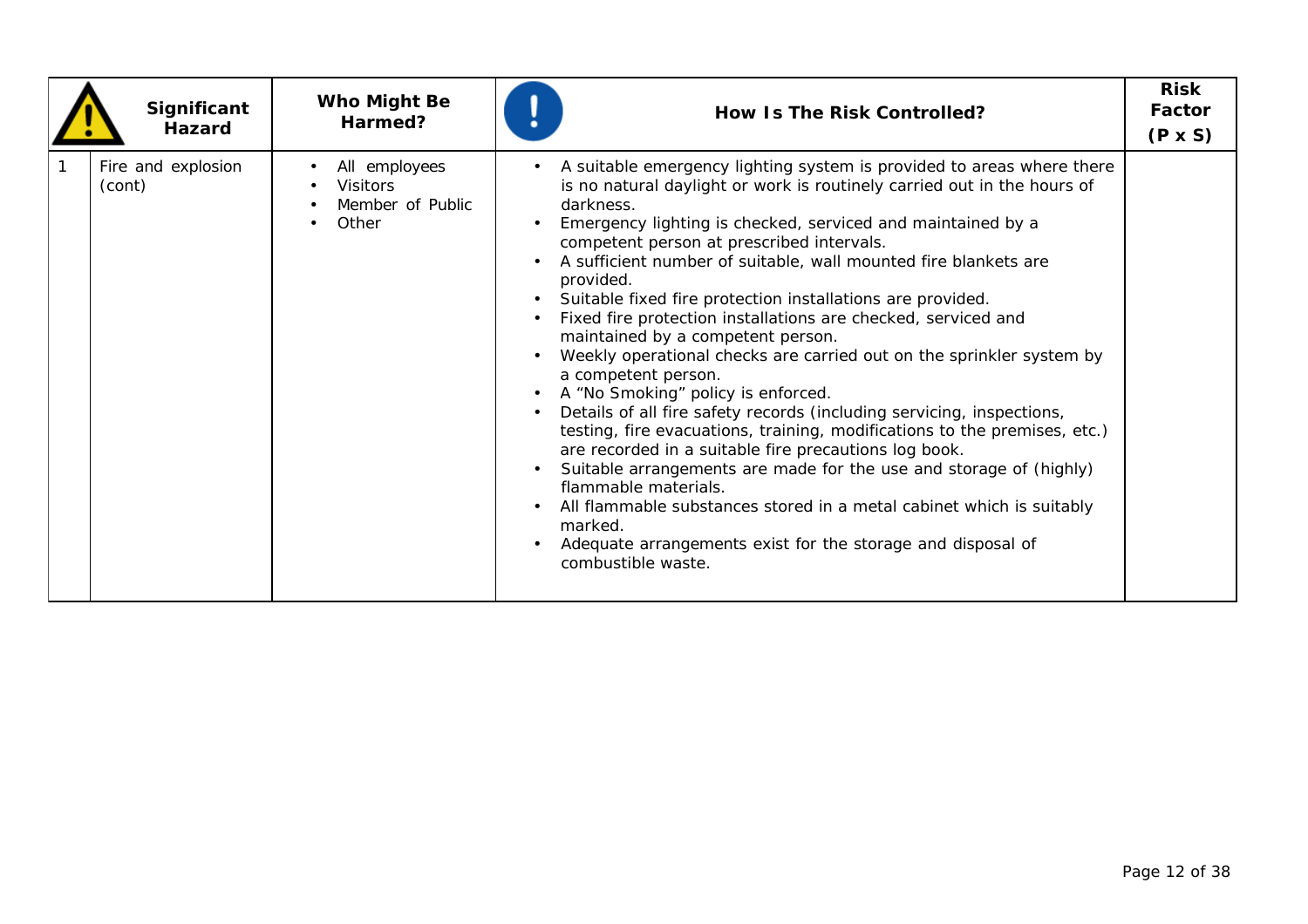| Company:  | <b>Hawkhurst House Limited</b> | Task/Operation: | <b>Food Preparation Areas</b> |
|-----------|--------------------------------|-----------------|-------------------------------|
| Location: | <b>Hawkhurst House</b>         | <b>Ref No:</b>  | HH8                           |

|                | Significant<br><b>Hazard</b>           | <b>Who Might Be</b><br>Harmed?                           | <b>How Is The Risk Controlled?</b>                                                                                                                                                                                                                                                                                                               | <b>Risk</b><br>Factor<br>$(P \times S)$ |
|----------------|----------------------------------------|----------------------------------------------------------|--------------------------------------------------------------------------------------------------------------------------------------------------------------------------------------------------------------------------------------------------------------------------------------------------------------------------------------------------|-----------------------------------------|
|                | Use of sharp knives<br>and hand tools  | Food Preparation<br>$\bullet$<br>Operatives              | All knives are sharp and are in good condition.<br>All catering staff are instructed in the safe use of knives.<br>The use of knives is restricted to trained, authorised persons.<br>Suitable knives are provided for the tasks to be undertaken.<br>Safe storage facilities are provided for all knives.<br>First aid kit provided in kitchen. | $P = 1$<br>$S = 5$<br>$RF = 5$<br>Low   |
| $\overline{2}$ | Slips, trips and falls                 | Food Preparation<br>$\bullet$<br>Operatives<br>Other     | Food preparation areas are in good condition<br>Food preparation areas are well lit and are free from slipping and<br>tripping hazards.<br>Suitable cleaning schedules are in place<br>Catering staff wear suitable, robust footwear.<br>All spillages cleaned away immediately and the appropriate signs<br>displayed.                          | $P = 1$<br>$S = 4$<br>$RF = 4$<br>Low   |
| 3              | Machinery<br>(Blenders, Mixers<br>etc) | Food Preparation<br>$\bullet$<br>Operatives              | Equipment in the food preparation area is kept in a good condition<br>and is properly guarded.<br>Equipment in the food preparation area is checked and inspected<br>regularly by a competent person.                                                                                                                                            | $P = 1$<br>$S = 5$<br>$RF = 5$<br>Low   |
| 4              | Fire and Explosion                     | Food<br>$\bullet$<br>Preparation<br>Operatives<br>Others | Clear Access is maintained to the gas isolation valves for the cooker.<br>The main gas and electrical isolation points are clearly identified.<br>Relevant staff are trained in gas and electricity supply isolation.                                                                                                                            | $P = 1$<br>$S = 8$<br>$RF = 8$<br>Low   |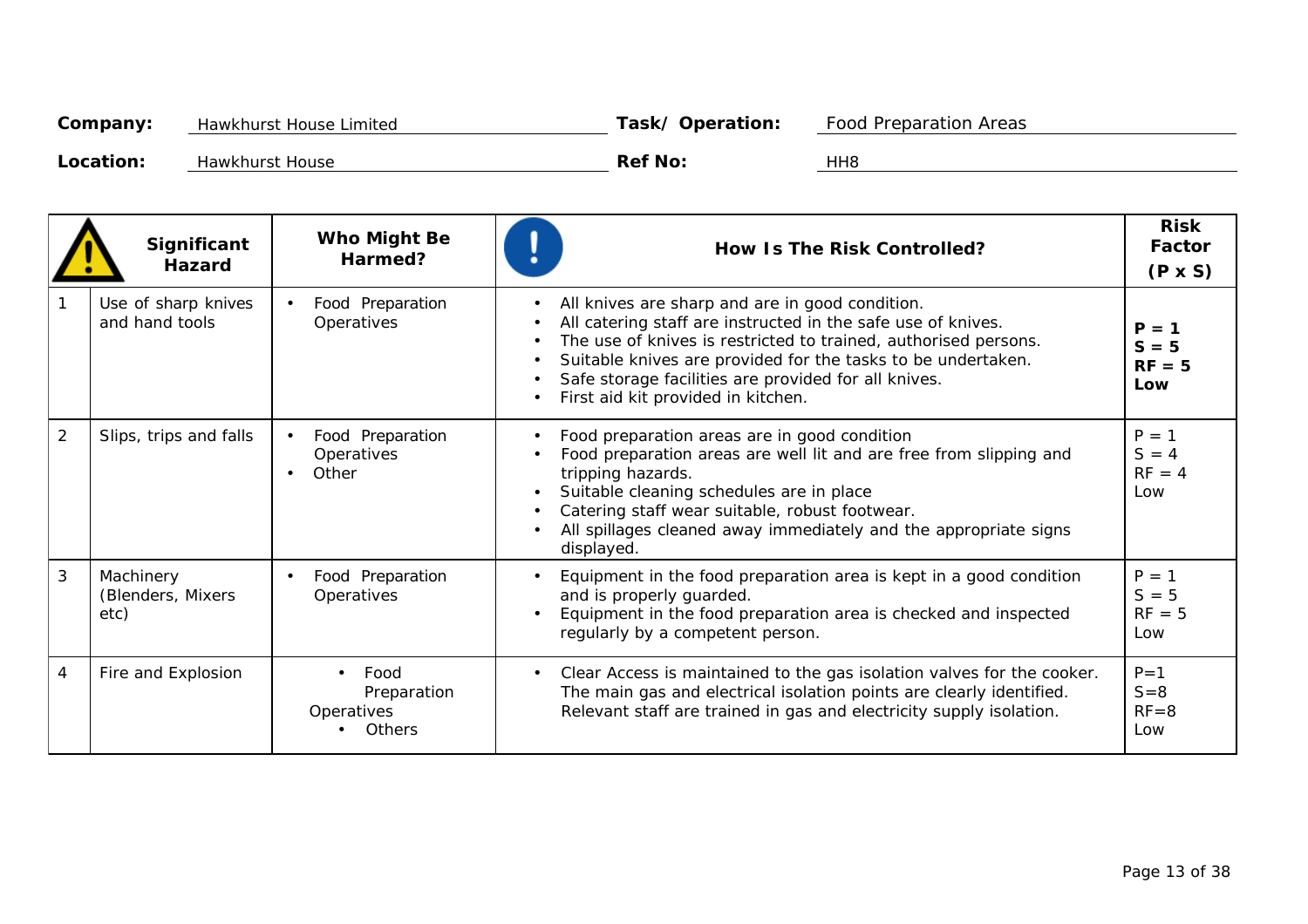|   | Significant<br><b>Hazard</b> | Who Might Be<br>Harmed?               | How Is The Risk Controlled?                                                                                                                                                                                                                                                                                                                                                                                                                                                                                                                                                                                                                                                                                                                                                                                                                                                                                                                                                                                                                                                                                                                                                                                                                                                      | <b>Risk</b><br>Factor<br>$(P \times S)$ |
|---|------------------------------|---------------------------------------|----------------------------------------------------------------------------------------------------------------------------------------------------------------------------------------------------------------------------------------------------------------------------------------------------------------------------------------------------------------------------------------------------------------------------------------------------------------------------------------------------------------------------------------------------------------------------------------------------------------------------------------------------------------------------------------------------------------------------------------------------------------------------------------------------------------------------------------------------------------------------------------------------------------------------------------------------------------------------------------------------------------------------------------------------------------------------------------------------------------------------------------------------------------------------------------------------------------------------------------------------------------------------------|-----------------------------------------|
| 5 | Hazardous<br>substances      | Food Preparation<br><b>Operatives</b> | Where possible all chemicals used in the food preparation area will be<br>'Food Safe' products.<br>Up to date inventory of cleaning substances used or stored in the food<br>preparation areas in place.<br>The hazards associated with each substance have been identified<br>Containers of hazardous substances display suitable warning symbols.<br>All containers stored in cabinet outside the food preparation area.<br>Copies of relevant safety data sheets are available to employees.<br>Specific COSHH risk assessments (Control of Substances Hazardous to<br>Health) have been completed.<br>COSHH risk assessments are reviewed regularly and revised as<br>appropriate.<br>Employees have been made aware of the significant findings of the<br><b>COSHH risk assessments.</b><br>Catering staff are trained in the hazards associated with hazardous<br>substances and the control measures to be employed.<br>All reasonably practicable measures are taken to avoid the use of<br>substances hazardous to health and to use a safer alternative.<br>Suitable emergency eyewash facilities are provided and maintained.<br>Suitable first aid facilities are provided. The first aid kit includes a<br>supply of easily detectable (blue) waterproof dressings. | $P = 1$<br>$S = 5$<br>$RF = 5$<br>Low   |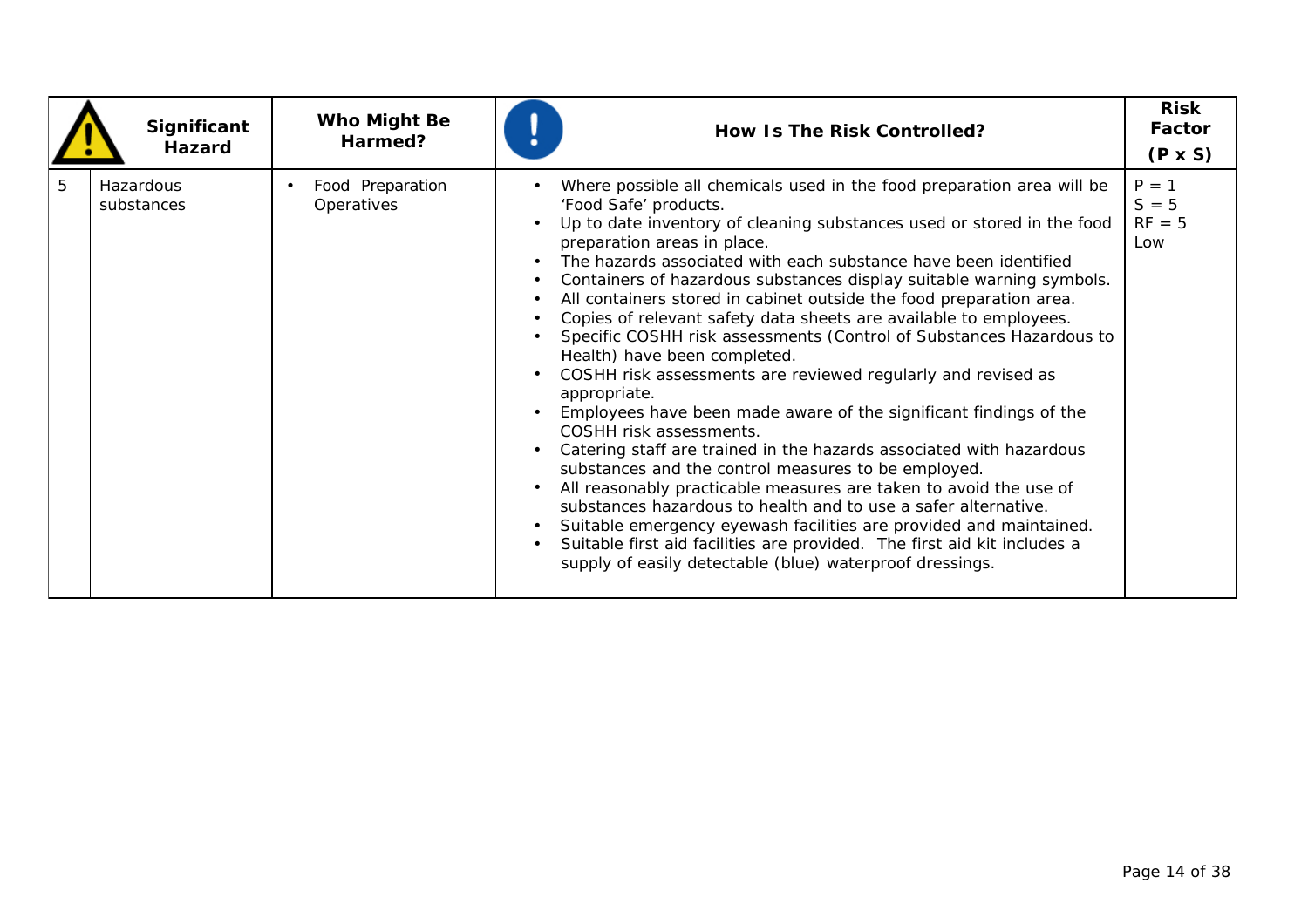|   | Significant<br><b>Hazard</b> | Who Might Be<br>Harmed?                 | How Is The Risk Controlled?                                                                                                                                                                                                                                                                                                                                                                                                                                                                                                                                                                                                                                                                | <b>Risk</b><br>Factor<br>$(P \times S)$ |
|---|------------------------------|-----------------------------------------|--------------------------------------------------------------------------------------------------------------------------------------------------------------------------------------------------------------------------------------------------------------------------------------------------------------------------------------------------------------------------------------------------------------------------------------------------------------------------------------------------------------------------------------------------------------------------------------------------------------------------------------------------------------------------------------------|-----------------------------------------|
| 6 | Electrical                   | • Food Preparation<br><b>Operatives</b> | Up to date inventory of all items of portable electrical equipment in<br>place.<br>All portable electrical appliances are regularly inspected and tested by<br>a competent person, with record maintained.<br>Employees have been instructed to carry out visual examinations of<br>portable electrical equipment, plugs and leads.<br>Employees have been instructed not to use damaged or defective<br>portable electrical equipment.<br>Damaged or defective portable electrical appliances are removed from<br>use until effective repairs have been completed.<br>All metal sinks, work surfaces and fitments are all earth bonded.<br>RCD fitted where water and electricity in use. | $P = 1$<br>$S = 5$<br>$RF = 5$<br>Low   |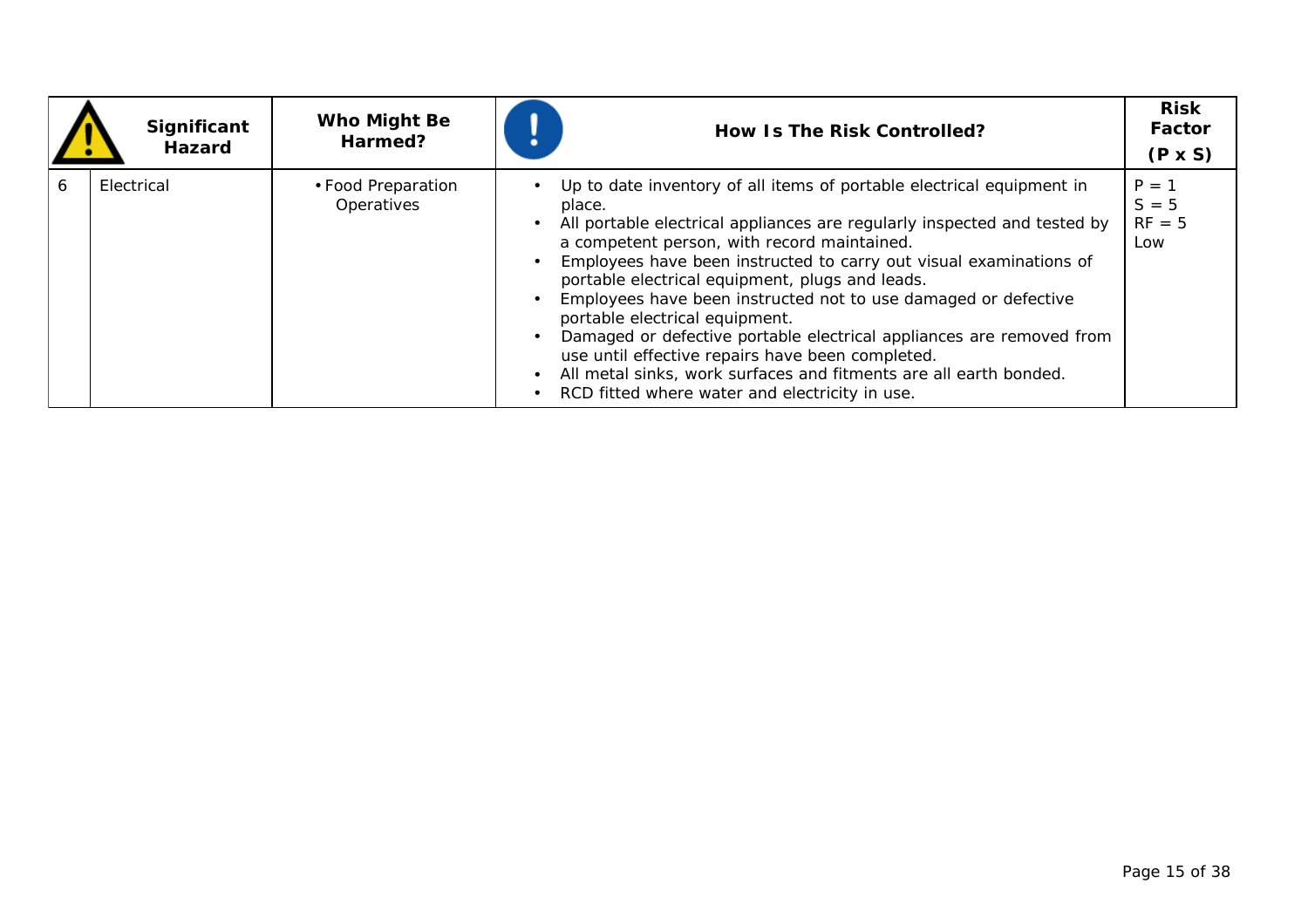| Company:  | <b>Hawkhurst House Limited</b> | Task/Operation: | Food- Personal Hygiene |
|-----------|--------------------------------|-----------------|------------------------|
| Location: | <b>Hawkhurst House</b>         | <b>Ref No:</b>  | HH9                    |

|                | Significant<br><b>Hazard</b>       | <b>Who Might Be</b><br>Harmed?                | <b>How Is The Risk Controlled?</b>                                                                                                                                                                                                                                                                                                                                                                                                                                                                                                                                                                                                                                                                                                                                                                                       | <b>Risk</b><br>Factor<br>$(P \times S)$ |
|----------------|------------------------------------|-----------------------------------------------|--------------------------------------------------------------------------------------------------------------------------------------------------------------------------------------------------------------------------------------------------------------------------------------------------------------------------------------------------------------------------------------------------------------------------------------------------------------------------------------------------------------------------------------------------------------------------------------------------------------------------------------------------------------------------------------------------------------------------------------------------------------------------------------------------------------------------|-----------------------------------------|
|                | Food contamination<br>(physical)   | Residents<br>$\bullet$<br><b>Staff</b>        | Catering staff wear suitable, clean clothing.<br>Catering staff are provided with appropriate protective clothing,<br>including hats, hair nets, etc.<br>Suitable storage facilities are provided for catering staff personal<br>belongings and clothing.<br>Suitable first aid facilities are provided. The first aid kit includes a<br>supply of easily detectable (blue) waterproof dressings.<br>Minor cuts, abrasions and facial jewellery are covered with easily<br>detectable (blue) waterproof dressings<br>Catering staff are instructed not to wear false nails, nail polish,<br>perfume and excessive jewellery in food preparation areas.<br>All catering staff attend food hygiene courses.<br>Maintenance procedures in place for all machinery.<br>Catering staff are trained in food hygiene standards. | $P = 1$<br>$S = 8$<br>$RF = 8$<br>Low   |
| $\overline{2}$ | Food contamination<br>(Biological) | <b>Residents</b><br>$\bullet$<br><b>Staff</b> | Adequate hand washing facilities are provided (anti bacterial wash)<br>Illness reporting procedure in place.<br>Catering staff are instructed to report relevant illnesses in accordance<br>with the procedure.<br>Suitable toilet and other sanitary conveniences are provided.<br>Catering staff are instructed to wash their hands before returning to<br>$\bullet$<br>the catering area after using the toilet and other sanitary<br>conveniences.<br>Catering staff attend food hygiene training courses.<br>Catering staff instructed in the correct storage conditions for raw and<br>cooked foods.                                                                                                                                                                                                               | $P = 1$<br>$S = 5$<br>$RF = 5$<br>Low   |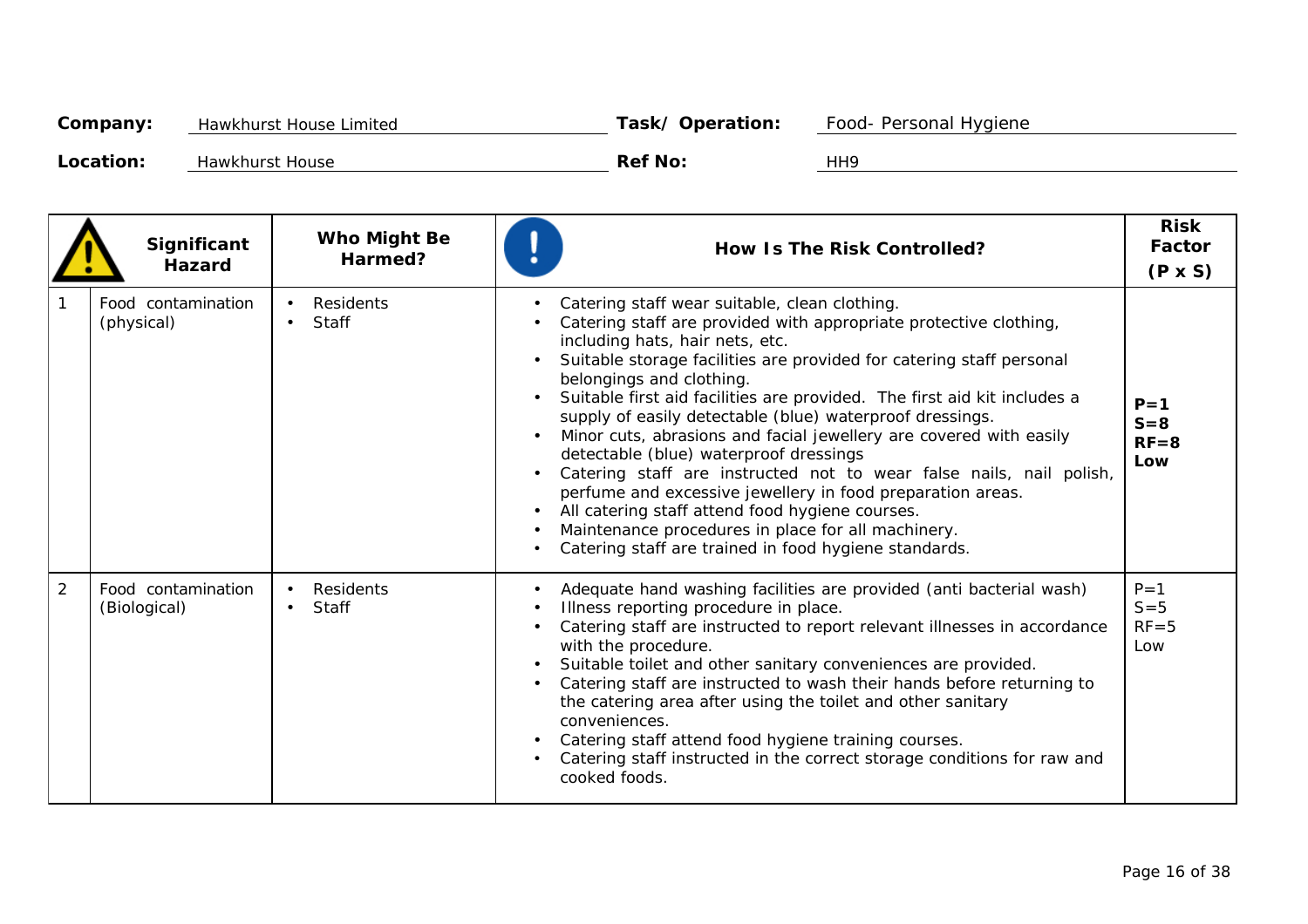| Company:  | <b>Hawkhurst House Limited</b> | Task/Operation: | <b>Gas Supply and Appliances</b> |
|-----------|--------------------------------|-----------------|----------------------------------|
| Location: | <b>Hawkhurst House</b>         | <b>Ref No:</b>  | <b>HH10</b>                      |

|                | Significant<br><b>Hazard</b>   | Who Might Be<br>Harmed?                                                                                                  | How Is The Risk Controlled?                                                                                                                                                                                                                                                                                                                                                                                                               | <b>Risk</b><br>Factor<br>$(P \times S)$ |
|----------------|--------------------------------|--------------------------------------------------------------------------------------------------------------------------|-------------------------------------------------------------------------------------------------------------------------------------------------------------------------------------------------------------------------------------------------------------------------------------------------------------------------------------------------------------------------------------------------------------------------------------------|-----------------------------------------|
|                | Fire and explosion             | All Employees<br><b>Contractors</b><br><b>Visitors</b><br>Members of Public<br>Other, e.g.<br>neighbouring<br>businesses | The gas meter, gas pipe-work and gas appliances are adequately<br>protected (by location or barriers) from damage.<br>Clear access to the gas meter, incoming pipe-work and gas isolation<br>valves is maintained.<br>The gas isolation valves are identified clearly.<br>Formal procedure for dealing with (suspected) gas leaks in place.<br>Gas pipe work is clearly identified, such as by labelling and/or colour<br>coding (ochre). | $P = 1$<br>$S = 9$<br>$RF = 9$<br>Low   |
| $\overline{2}$ | <b>Hazardous</b><br>substances | All Employees<br><b>Contractors</b><br><b>Visitors</b>                                                                   | Adequate ventilation in all areas where gas appliances are used.<br>Gas installations and gas appliances are inspected and tested by a<br>competent person regularly.<br>Gas fitting and workplace gas safety checks are carried out by CORGI<br>registered contractors.                                                                                                                                                                  | $P = 1$<br>$S = 9$<br>$RF = 9$<br>Low   |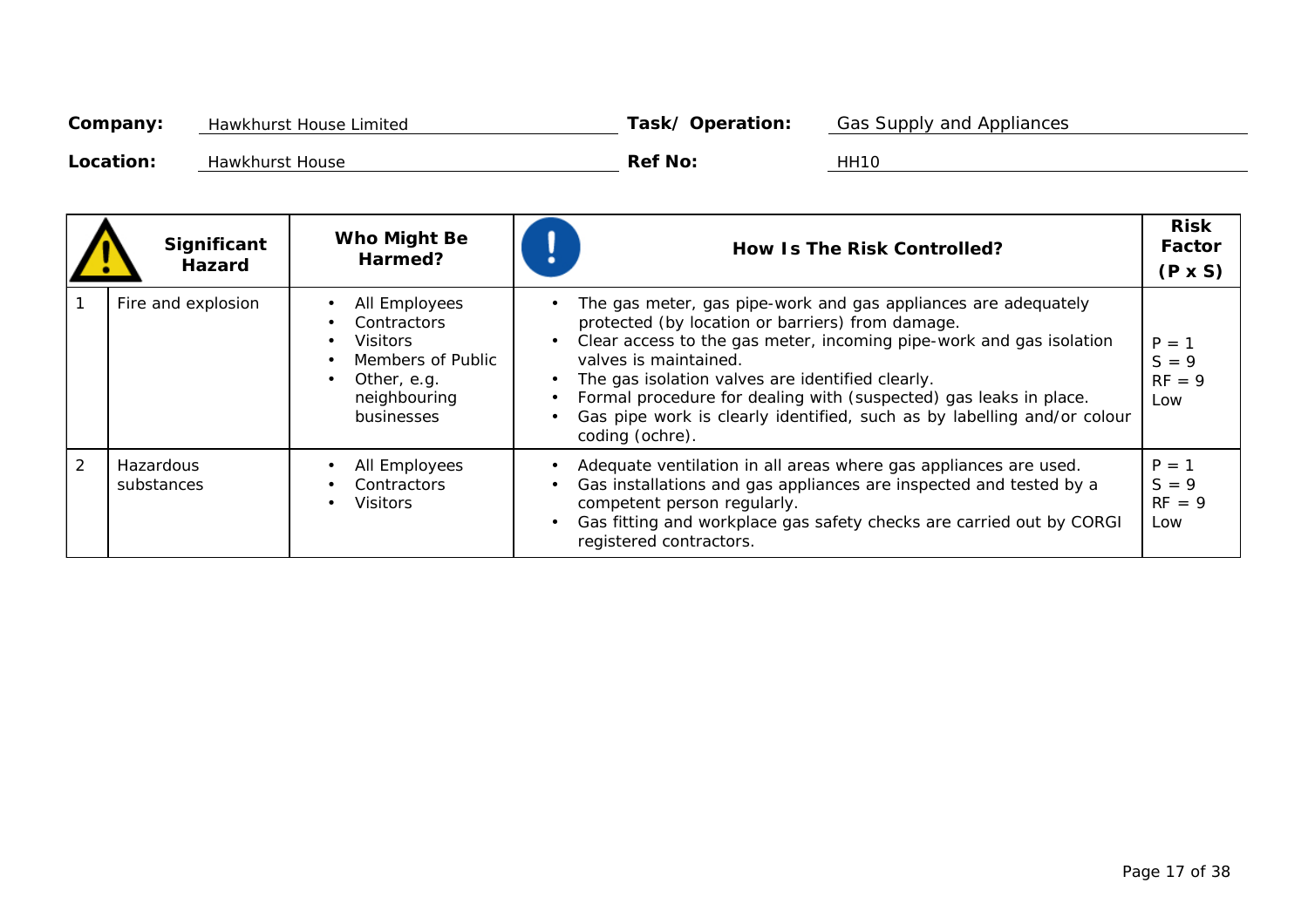| Company:  | <b>Hawkhurst House Limited</b> | Task/Operation: | <b>Heated Surfaces and Hot Water</b> |
|-----------|--------------------------------|-----------------|--------------------------------------|
| Location: | <b>Hawkhurst House</b>         | <b>Ref No:</b>  | HH1'                                 |

|                | Significant<br><b>Hazard</b> | Who Might Be<br>Harmed?                                    | How Is The Risk Controlled?                                                                                                                                                                                                                                                                                                                                                                                            | <b>Risk</b><br>Factor<br>$(P \times S)$ |
|----------------|------------------------------|------------------------------------------------------------|------------------------------------------------------------------------------------------------------------------------------------------------------------------------------------------------------------------------------------------------------------------------------------------------------------------------------------------------------------------------------------------------------------------------|-----------------------------------------|
|                | Hot surfaces                 | <b>Employees</b><br><b>Clients</b><br><b>Service Users</b> | Relevant staff are trained in the associated hazards.<br>Hot surfaces are protected or insulated.<br>Warning signs are displayed on any hot surfaces where appropriate.<br>Radiator guards fitted on all radiators. All exposed hot pipes enclosed.                                                                                                                                                                    | $P = 1$<br>$S = 5$<br>$RF = 5$<br>Low   |
| $\overline{2}$ | Hot water                    | <b>Employees</b><br><b>Clients</b><br><b>Service Users</b> | Water temperatures on all hot water outlets are controlled by<br>thermostatically controlled mixing devices.<br>Thermostatically controlled mixing devices are checked regularly, and<br>temperatures recorded.<br>Cautionary notices are displayed by all hot water taps reminding staff of<br>the hazards to clients posed by overly hot water.<br>All Service Users individually assessed prior to using hot water. | $P = 1$<br>$S = 5$<br>$RF = 5$<br>Low   |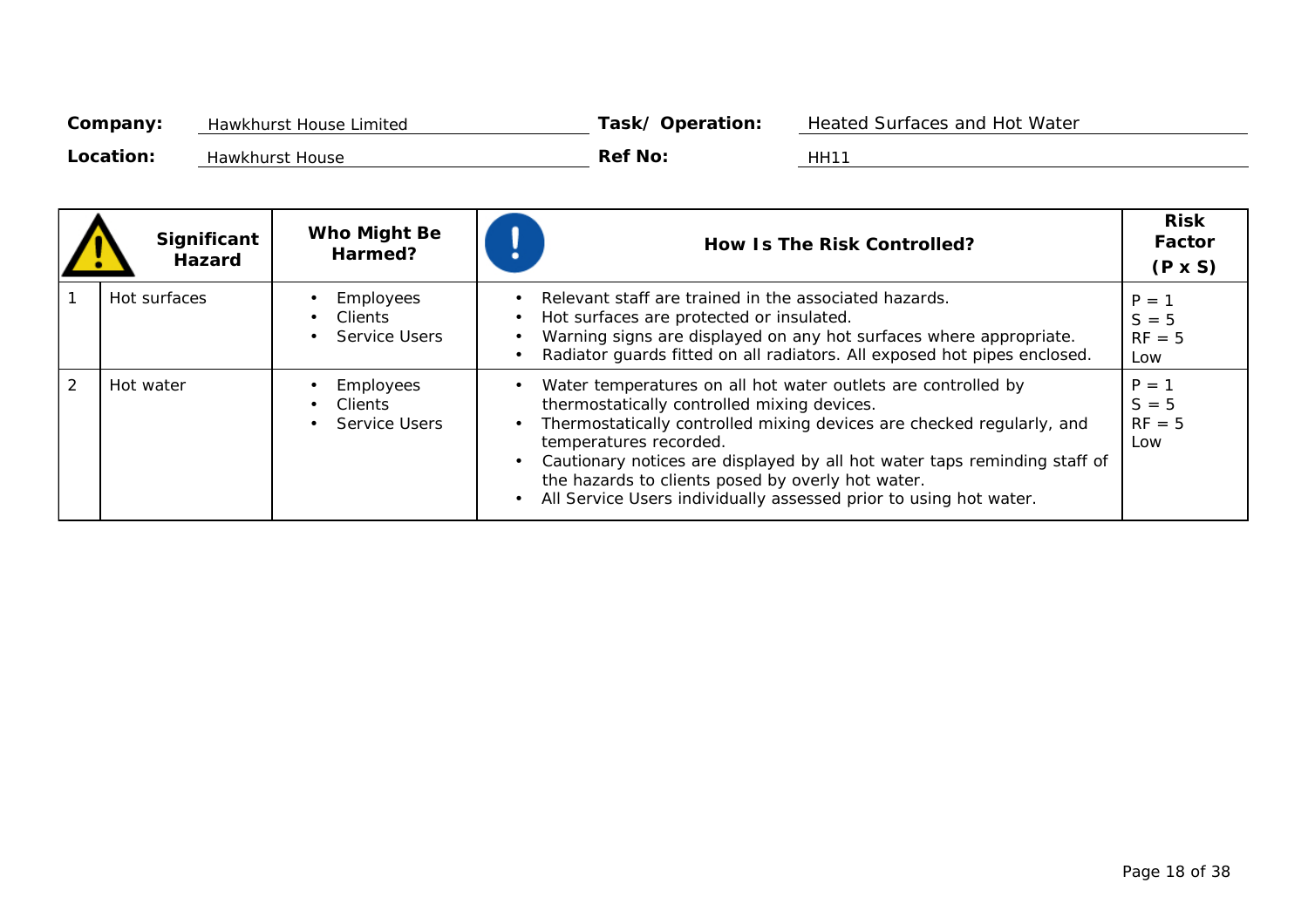| Company:  | <b>Hawkhurst House Limited</b> | Task/Operation: | Housekeeping |
|-----------|--------------------------------|-----------------|--------------|
| Location: | <b>Hawkhurst House</b>         | <b>Ref No:</b>  | <b>HH12</b>  |

|                | Significant<br><b>Hazard</b> | Who Might Be<br>Harmed?                           | How Is The Risk Controlled?                                                                                                                                                                                                                                                                                                                                                                                                                                                                                                                                                                                                                                          | <b>Risk</b><br>Factor<br>$(P \times S)$ |
|----------------|------------------------------|---------------------------------------------------|----------------------------------------------------------------------------------------------------------------------------------------------------------------------------------------------------------------------------------------------------------------------------------------------------------------------------------------------------------------------------------------------------------------------------------------------------------------------------------------------------------------------------------------------------------------------------------------------------------------------------------------------------------------------|-----------------------------------------|
|                | Slips, trips and falls       | All employees<br><b>Visitors</b><br><b>Others</b> | Housekeeping standards throughout the premises are satisfactory.<br>$\bullet$<br>Cleaning schedules have been established for the premises.<br>$\bullet$<br>Walkways and pedestrian routes are clearly defined and are free<br>from tripping and slipping hazards.<br>Floors, walkways, stairs etc. are kept in a good condition and<br>$\bullet$<br>maintained as necessary.<br>Safe access to work areas and workstations are maintained.<br>$\bullet$<br>Spillages are cleaned up immediately.<br>A suitable spillage response kit is provided.<br>Handrails provided for all staircases.<br>$\bullet$<br>Warning signs displayed on any wet or slippery surface. | $P = 1$<br>$S = 4$<br>$RF = 4$<br>Low   |
| $\overline{2}$ | <b>Fire</b>                  | All employees<br><b>Visitors</b><br><b>Others</b> | Housekeeping standards throughout the premises are satisfactory.<br>$\bullet$<br>Combustible waste materials are not allowed to accumulate.<br>$\bullet$<br>Suitable provision of bins, etc. is made for the collection of waste<br>materials.<br>Combustible materials are not stored close to heaters etc.<br>$\bullet$<br>All staff trained in fire procedures and importance of maintaining a<br>$\bullet$<br>clean and tidy work environment.                                                                                                                                                                                                                   | $P = 1$<br>$S = 8$<br>$RF = 8$<br>Low   |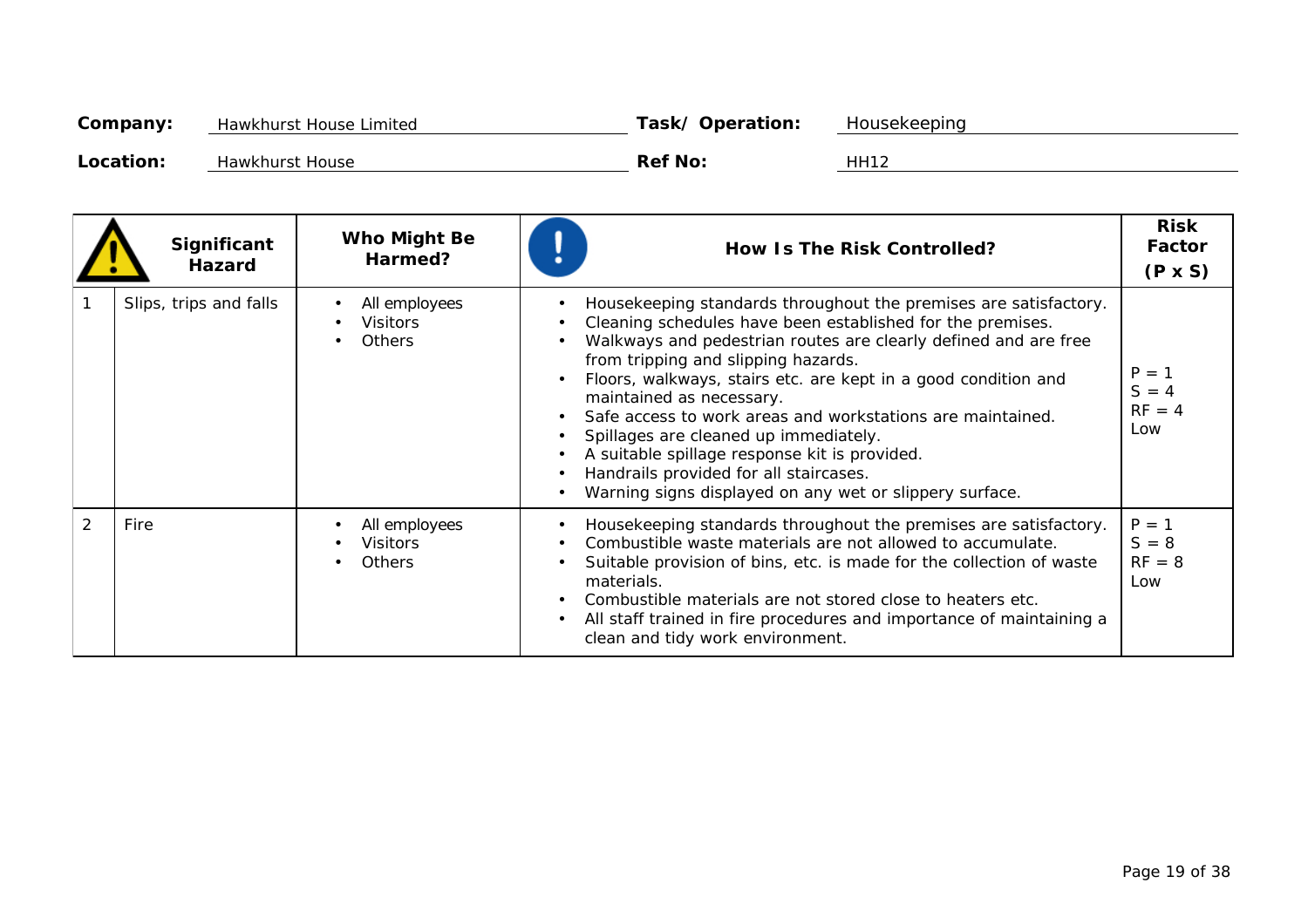| Company:  | <b>Hawkhurst House Limited</b> | Task/Operation: | <b>Infection Control</b> |
|-----------|--------------------------------|-----------------|--------------------------|
| Location: | <b>Hawkhurst House</b>         | <b>Ref No:</b>  | <b>HH13</b>              |

|   | Significant<br><b>Hazard</b> | Who Might Be<br>Harmed?                                                                             | <b>How Is The Risk Controlled?</b>                                                                                                                                                                                                                                                                                                                                                                                                                                                                                                                                                                                                                                                                                                                                                                                                                                                                                                                                                                                                                                                                                  | <b>Risk Factor</b><br>$(P \times S)$  |
|---|------------------------------|-----------------------------------------------------------------------------------------------------|---------------------------------------------------------------------------------------------------------------------------------------------------------------------------------------------------------------------------------------------------------------------------------------------------------------------------------------------------------------------------------------------------------------------------------------------------------------------------------------------------------------------------------------------------------------------------------------------------------------------------------------------------------------------------------------------------------------------------------------------------------------------------------------------------------------------------------------------------------------------------------------------------------------------------------------------------------------------------------------------------------------------------------------------------------------------------------------------------------------------|---------------------------------------|
|   | <b>Biological agents</b>     | Care Staff<br><b>Laundry Staff</b><br><b>Cleaning Staff</b><br><b>Service Users</b><br>Other        | Specific COSHH risk assessments (Control of Substances<br>Hazardous to Health) have been completed that consider the<br>control of infection.<br>Up to date Control of Infection policy in place.<br>The Control of Infection policy is reviewed regularly and revised as<br>required.<br>Staff have been instructed in the Control of Infection policy.<br>Suitable personal protective equipment (PPE) is provided, free of<br>charge (Gloves, aprons, overalls, etc.)<br>Adequate hand washing facilities are provided and maintained in<br>suitable locations.<br>There are suitable arrangements for the collection, storage and<br>disposal of clinical waste.<br>There are adequate arrangements made for the collection,<br>movement and cleaning of soiled laundry.<br>Contact with soiled/infected laundry is minimised by the use of<br>washing machines with dedicated sluice cycles.<br>Contact with soiled/infected laundry is minimised by the use of<br>laundry bags with dissoluble stitches.<br>First-Aiders have been specifically instructed in appropriate control<br>of infection techniques. | $P = 1$<br>$S = 9$<br>$RF = 9$<br>Low |
| 2 | <b>Sharps</b>                | <b>Care Staff</b><br><b>Laundry Staff</b><br><b>Cleaning Staff</b><br><b>Service Users</b><br>Other | Suitable sharps facilities (yellow rigid plastic disposal boxes) are<br>provided for the safe disposal of blades, needles and other sharps.<br>There are suitable arrangements for the collection, storage and<br>disposal of clinical waste.                                                                                                                                                                                                                                                                                                                                                                                                                                                                                                                                                                                                                                                                                                                                                                                                                                                                       | $P = 1$<br>$S = 3$<br>$Rf = 3$<br>Low |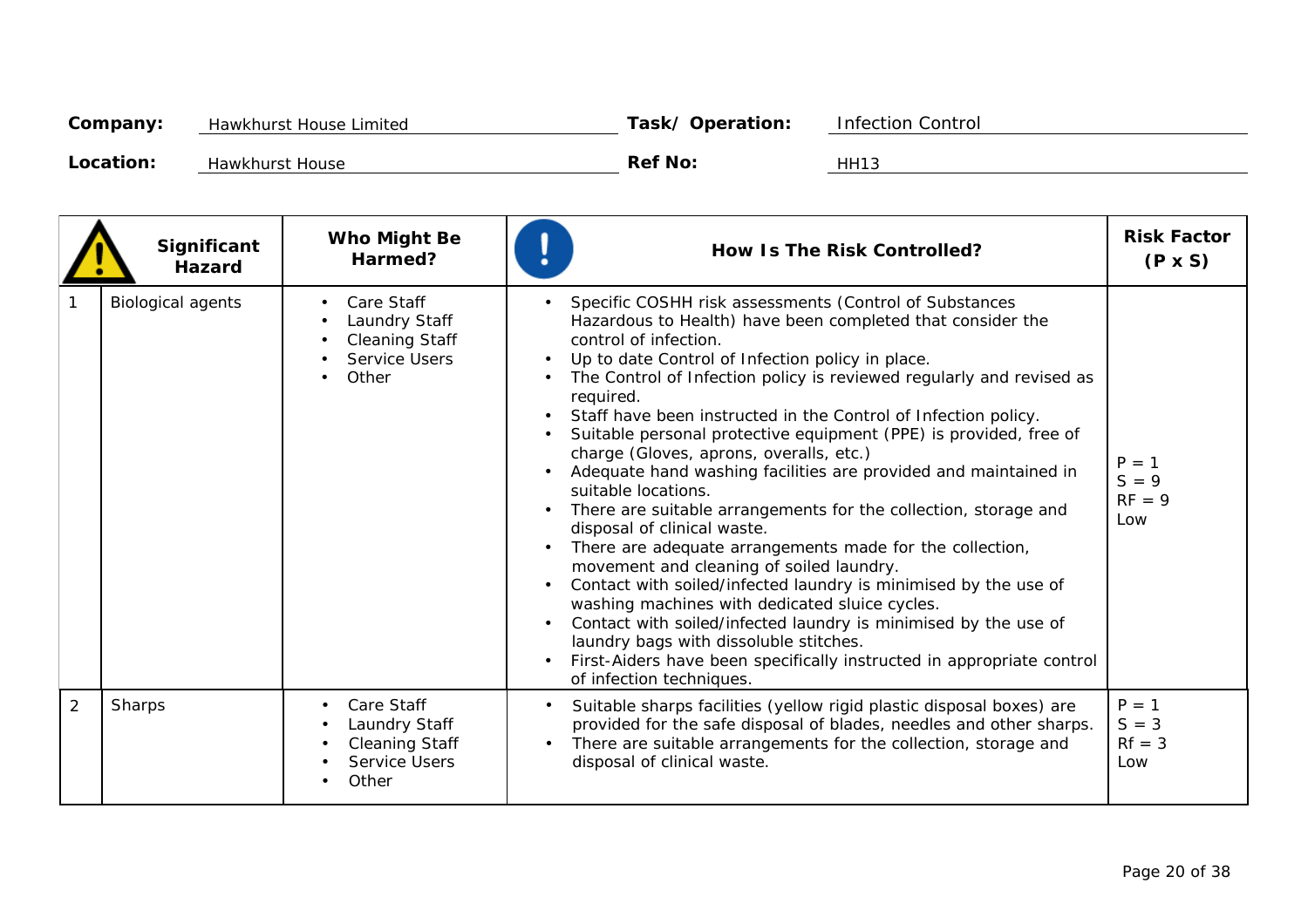| Company:  | <b>Hawkhurst House Limited</b> | Task/Operation: | Passenger Lift Safety |
|-----------|--------------------------------|-----------------|-----------------------|
| Location: | <b>Hawkhurst House</b>         | <b>Ref No:</b>  | <b>HH14</b>           |

| Signific<br>ant<br>Hazard | Who Might Be<br>Harmed?                                                              | <b>How Is The Risk Controlled?</b>                                                                                                                                                                                                                                                                                                                                                                                                                                                                                                                                                                                                                                                                                                                                                                                                                                                                                                                                                                                                                                                                                                                                                                                                                                                                                                                                                                                                                                                                                                                                                                | <b>Risk</b><br>Factor<br>$(P \times S)$ |
|---------------------------|--------------------------------------------------------------------------------------|---------------------------------------------------------------------------------------------------------------------------------------------------------------------------------------------------------------------------------------------------------------------------------------------------------------------------------------------------------------------------------------------------------------------------------------------------------------------------------------------------------------------------------------------------------------------------------------------------------------------------------------------------------------------------------------------------------------------------------------------------------------------------------------------------------------------------------------------------------------------------------------------------------------------------------------------------------------------------------------------------------------------------------------------------------------------------------------------------------------------------------------------------------------------------------------------------------------------------------------------------------------------------------------------------------------------------------------------------------------------------------------------------------------------------------------------------------------------------------------------------------------------------------------------------------------------------------------------------|-----------------------------------------|
| Machinery                 | <b>Employees</b><br><b>Visitors</b><br>Contractors<br>Maintenanc<br>e staff<br>Other | The lift is serviced, tested and inspected by a competent person at three<br>monthly intervals with records kept.<br>Lift doors are interlocked to prevent unexpected access to the lift shaft.<br>Lift doors are fitted with photoelectric cells or pressure devices to prevent them<br>closing on lift users.<br>Lift door interlocks; photo electric cell and pressure devices are checked<br>regularly, by a competent person, with records kept.<br>The safe loading limit for the lift (weight and/or persons) is displayed within<br>the lift car.<br>Staff are instructed not to exceed the lift's safe loading limit lift.<br>Suitable means of raising the alarm and summoning assistance are provided<br>within the lift car (alarm call button, telephone).<br>Suitable (emergency) lighting is provided within the lift car.<br>The operation of the lighting, emergency lighting, alarm call button and<br>telephone are checked and tested regularly by a competent person.<br>Suitable arrangements have been made for effecting the rescue of people<br>trapped between floors by lift faults and failure (call out of engineer, staff<br>training, fire brigade).<br>Lift rescue training is practiced regularly.<br>Access to the lift plant room is restricted to authorised persons.<br>The lift plant room is locked and a warning sign displayed.<br>Plant and equipment in the lift plant room is guarded effectively.<br>Insulation mats are provided in the lift plant room.<br>Suitable lighting, including emergency lighting, is provided in the lift plant<br>room. | $P = 1$<br>$S = 9$<br>$RF = 9$<br>Low   |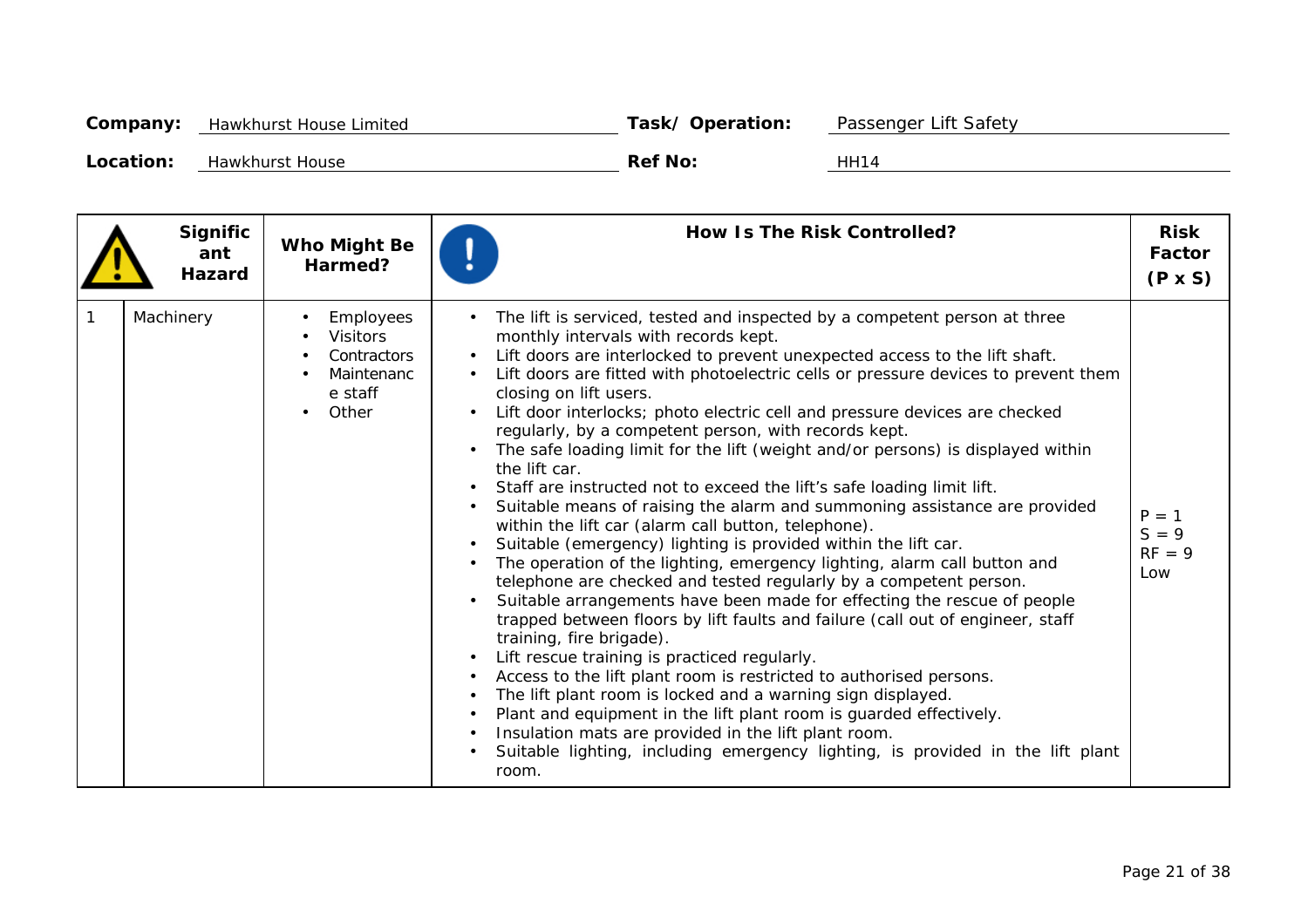|                | <b>Signific</b><br>ant<br><b>Hazard</b> | Who Might Be<br>Harmed?                                                                                  | How Is The Risk Controlled?                                                                                                                                                                                                                                                                                       | <b>Risk</b><br>Factor<br>$(P \times S)$ |
|----------------|-----------------------------------------|----------------------------------------------------------------------------------------------------------|-------------------------------------------------------------------------------------------------------------------------------------------------------------------------------------------------------------------------------------------------------------------------------------------------------------------|-----------------------------------------|
| $\overline{2}$ | Falls from<br>heights                   | <b>Employees</b><br><b>Visitors</b><br><b>Contractors</b><br>Maintenanc<br>e Staff<br>Other<br>$\bullet$ | Lift doors are interlocked to prevent unexpected access to the lift shaft.<br>The lift is taken out of service for all test, inspection and maintenance work.<br>Appropriate warning signs/notices are displayed when the lift is out of service.                                                                 | $P = 1$<br>$S = 9$<br>$RF = 9$<br>Low   |
| 3              | Fire                                    | <b>Employees</b><br><b>Visitors</b><br><b>Contractors</b><br>Maintenanc<br>e Staff<br>Other              | Notices are displayed warning that the lift must not be used in the event of<br>fire.<br>Staff have been instructed not to use the lift in the event of fire.<br>Smoke detectors installed in lift shafts which are tested annually.<br>Base of lift shaft cleaned out on a 6 monthly basis to remove any debris. | $P = 1$<br>$S = 9$<br>$RF = 9$<br>Low   |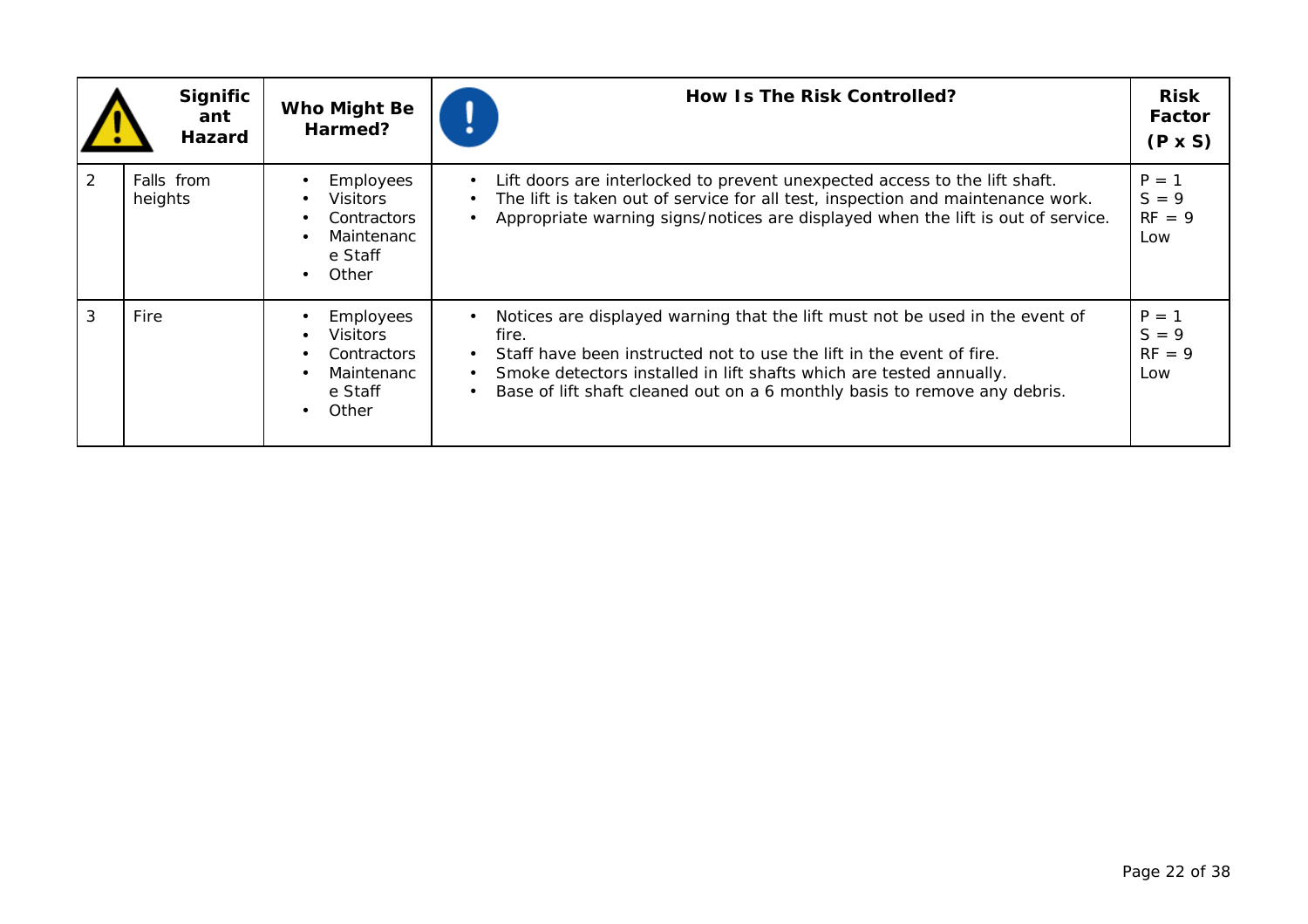| Company:  | <b>Hawkhurst House Limited</b> | Task/Operation: | <b>Office Safety</b> |
|-----------|--------------------------------|-----------------|----------------------|
| Location: | <b>Hawkhurst House</b>         | <b>Ref No:</b>  | <b>HH15</b>          |

|                | Significant<br><b>Hazard</b> | Who Might Be<br>Harmed?         | How Is The Risk Controlled?                                                                                                                                                                                                                                                                                                                                                                                                                                                                                                                                                        | <b>Risk</b><br>Factor<br>$(P \times S)$ |
|----------------|------------------------------|---------------------------------|------------------------------------------------------------------------------------------------------------------------------------------------------------------------------------------------------------------------------------------------------------------------------------------------------------------------------------------------------------------------------------------------------------------------------------------------------------------------------------------------------------------------------------------------------------------------------------|-----------------------------------------|
|                | Slips, trips and falls       | <b>Staff</b><br><b>Visitors</b> | Lighting in the offices is satisfactory.<br>$\bullet$<br>Cleaning is regularly completed.<br>Housekeeping standards in the offices are satisfactory.<br>Walkways are free from tripping and slipping hazards.<br>$\bullet$<br>Floors, walkways, stairs etc. are in good condition.<br>Safe access and egress from, workstations is maintained<br>$\bullet$<br>There are sufficient electrical sockets to minimise trailing cables.<br>$\bullet$<br>Trailing cables are routed to avoid tripping hazards.<br>$\bullet$<br>Trailing cables are protected by proprietary cable covers | $P = 1$<br>$S = 3$<br>$RF = 3$<br>Low   |
| $\overline{2}$ | Storage of materials         | <b>Staff</b><br><b>Visitors</b> | Suitable storage space is provided.<br>Suitable storage facilities are provided (shelves, cupboards, cabinets,<br>$etc.$ ).<br>Shelving is strong and secure, is not overloaded and is not too high.<br>Filing cabinets are stable and only one drawer can be opened at a time.<br>Filing cabinets are secured to the wall and/or provided with suitable<br>signs warning that "only one drawer should be opened at a time".<br>Heavy objects are not stored at height on cabinets, shelving.<br>$\bullet$                                                                         | $P = 1$<br>$S = 5$<br>$RF = 5$<br>Low   |
| 3              | General welfare              | <b>Staff</b><br><b>Others</b>   | Heating in the offices is satisfactory.<br>$\bullet$<br>Lighting in the offices is satisfactory.<br>Ventilation in the offices is satisfactory e.g. use of fans, open windows,<br>air conditioning.<br>Workstations and desks are of sufficient size for the tasks to be<br>$\bullet$<br>undertaken.<br>Regular waste disposal is undertaken in the correct manner.                                                                                                                                                                                                                | $P = 1$<br>$S = 2$<br>$RF = 2$<br>Low   |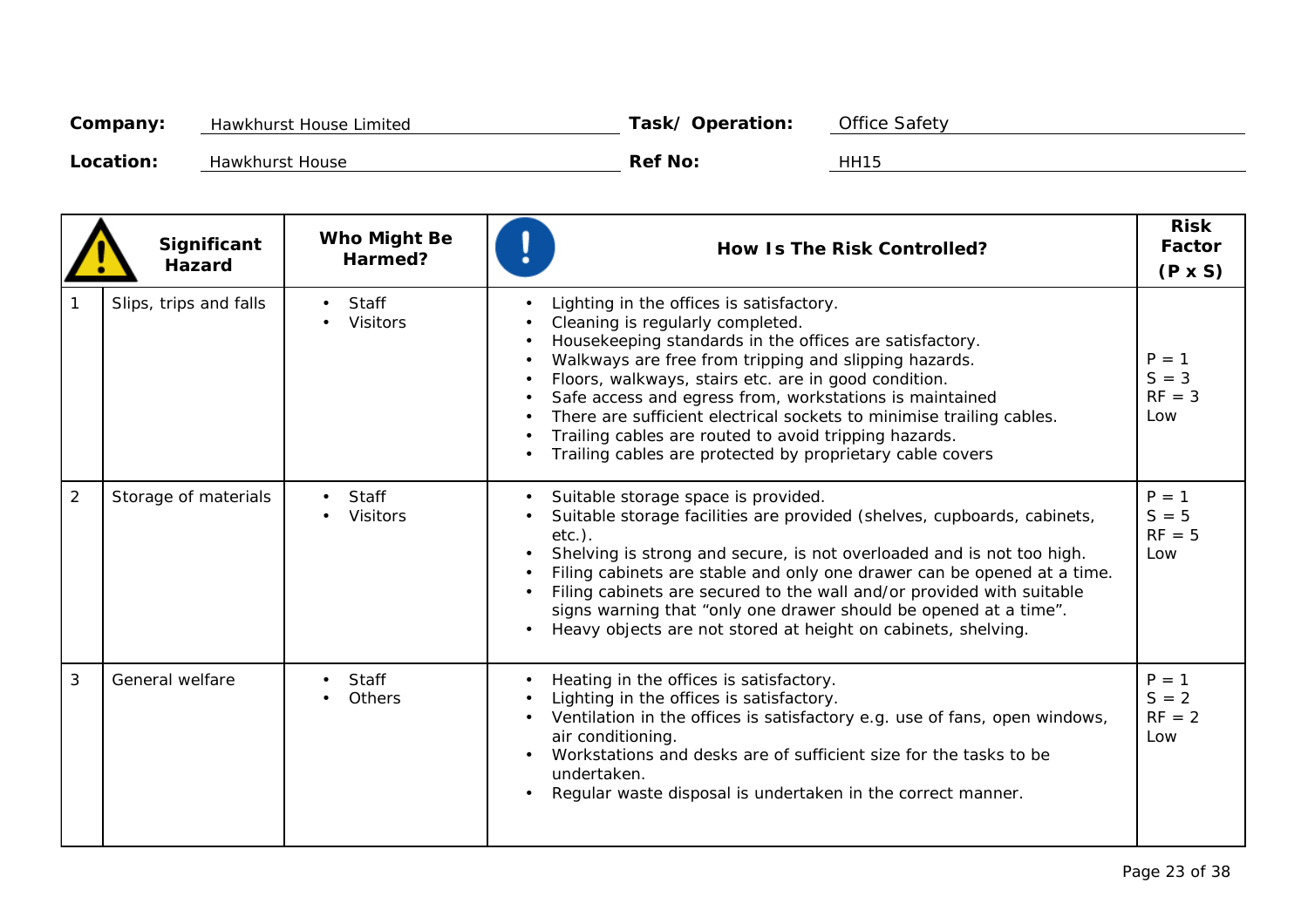| Significant<br><b>Hazard</b> | Who Might Be<br>Harmed? | How Is The Risk Controlled?                                                                                                                                                                                                                                                                                                                                                                      | <b>Risk</b><br>Factor<br>$(P \times S)$ |
|------------------------------|-------------------------|--------------------------------------------------------------------------------------------------------------------------------------------------------------------------------------------------------------------------------------------------------------------------------------------------------------------------------------------------------------------------------------------------|-----------------------------------------|
| Electrical equipment         | <b>Staff</b>            | . All equipment is PAT tested on a regular basis and records maintained.<br>. Extension leads not permitted to be extended by joining more than one<br>together.<br>• Current mains electrical certificate held on file.<br>. All staff advised to report to, a supervisor, any defective equipment.<br>. All defective equipment taken out of use until it is suitably repaired or<br>replaced. | $P = 1$<br>$S = 5$<br>$RF = 5$<br>Low   |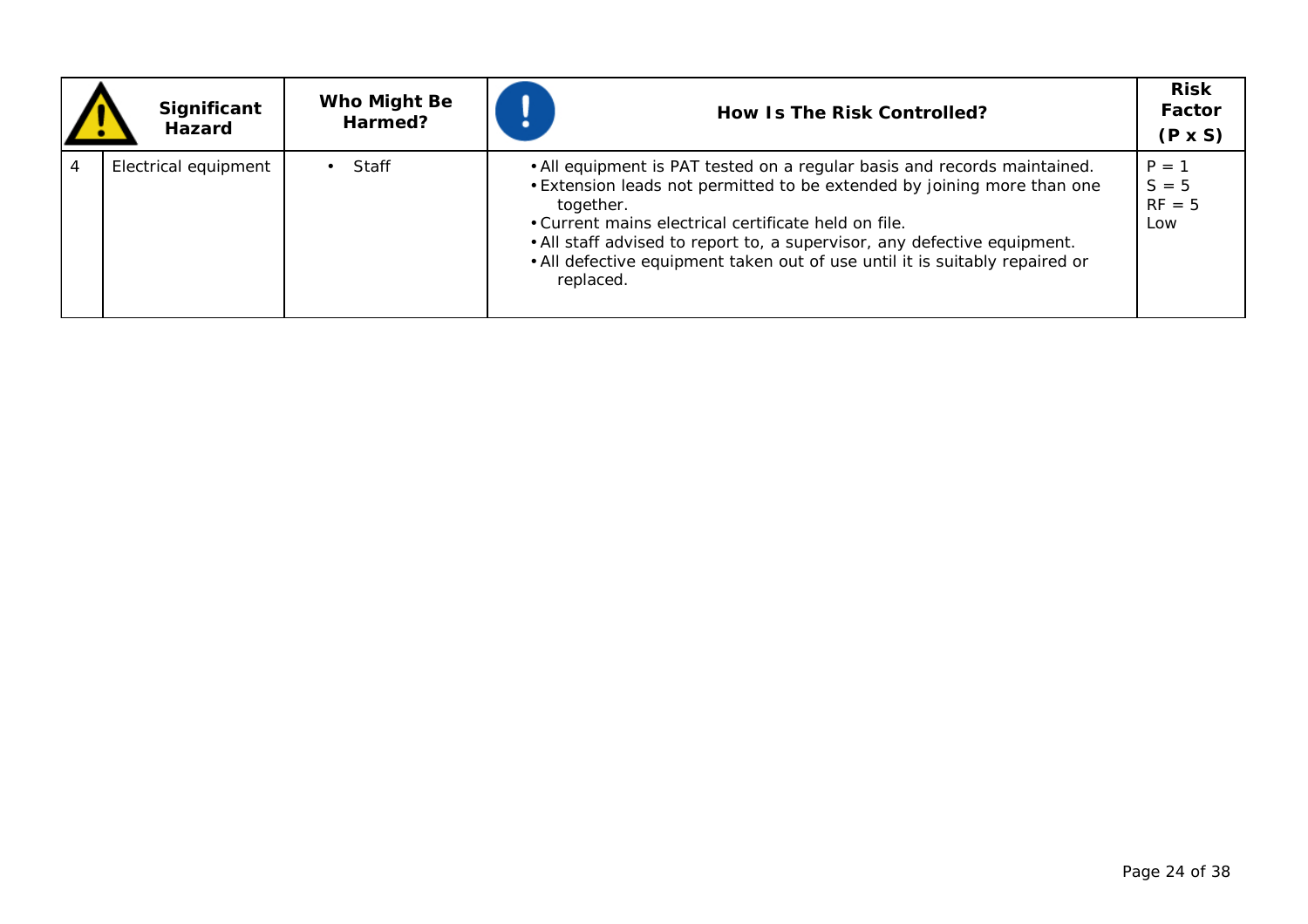| Company:  | Hawkhurst House Limited | Task/Operation: | Passenger Lift Use |
|-----------|-------------------------|-----------------|--------------------|
| Location: | <b>Hawkhurst House</b>  | <b>Ref No:</b>  | <b>HH16</b>        |

|                         | Significant<br><b>Hazard</b>                            | Who Might Be<br>Harmed?                                                            | How Is The Risk Controlled?                                                                                                                                                                             | <b>Risk Factor</b><br>$(P \times S)$  |
|-------------------------|---------------------------------------------------------|------------------------------------------------------------------------------------|---------------------------------------------------------------------------------------------------------------------------------------------------------------------------------------------------------|---------------------------------------|
|                         | Misuse of lift (incl. use<br>during fire situation)     | Persons in lift                                                                    | System to ensure residents are accompanied by a carer/<br>responsible adult. Site rules for children ensure supervision<br>when visiting, external safety signage 'in event of fire'.                   | $P = 1$<br>$S = 2$<br>$RF = 2$<br>Low |
| $\overline{2}$          | Failure of doors -<br>opening or closing out<br>of time | Any person<br>entering or exiting<br>lift risks<br>entrapment.                     | There is a system for faults reporting. Helpline contact for<br>emergency call out lift specialists. Staff are familiar with Manual<br>release system and location of the lift door key.                | $P = 3$<br>$S = 1$<br>$RF = 3$<br>Low |
| 3                       | Failure between floors<br>and or doors not<br>opening   | Persons in lift incl.<br>frail older persons<br>likely to panic/<br>become unwell. | At least one person from each shift is trained to bring lift ground<br>floor in an emergency. Maintenance personnel on call. Last<br>resort - fire brigade support                                      | $P = 1$<br>$S = 3$<br>$RF = 3$<br>Low |
| $\overline{\mathbf{4}}$ | Inability to raise alarm                                | Persons in lift incl.<br>residents and<br>children                                 | System in place to ensure residents are accompanied by a<br>carer/responsible adult. Site rules for children ensure<br>supervision when visiting. Emergency call alarm in lift - serviced<br>regularly. | $P = 1$<br>$S = 2$<br>$RF = 2$<br>Low |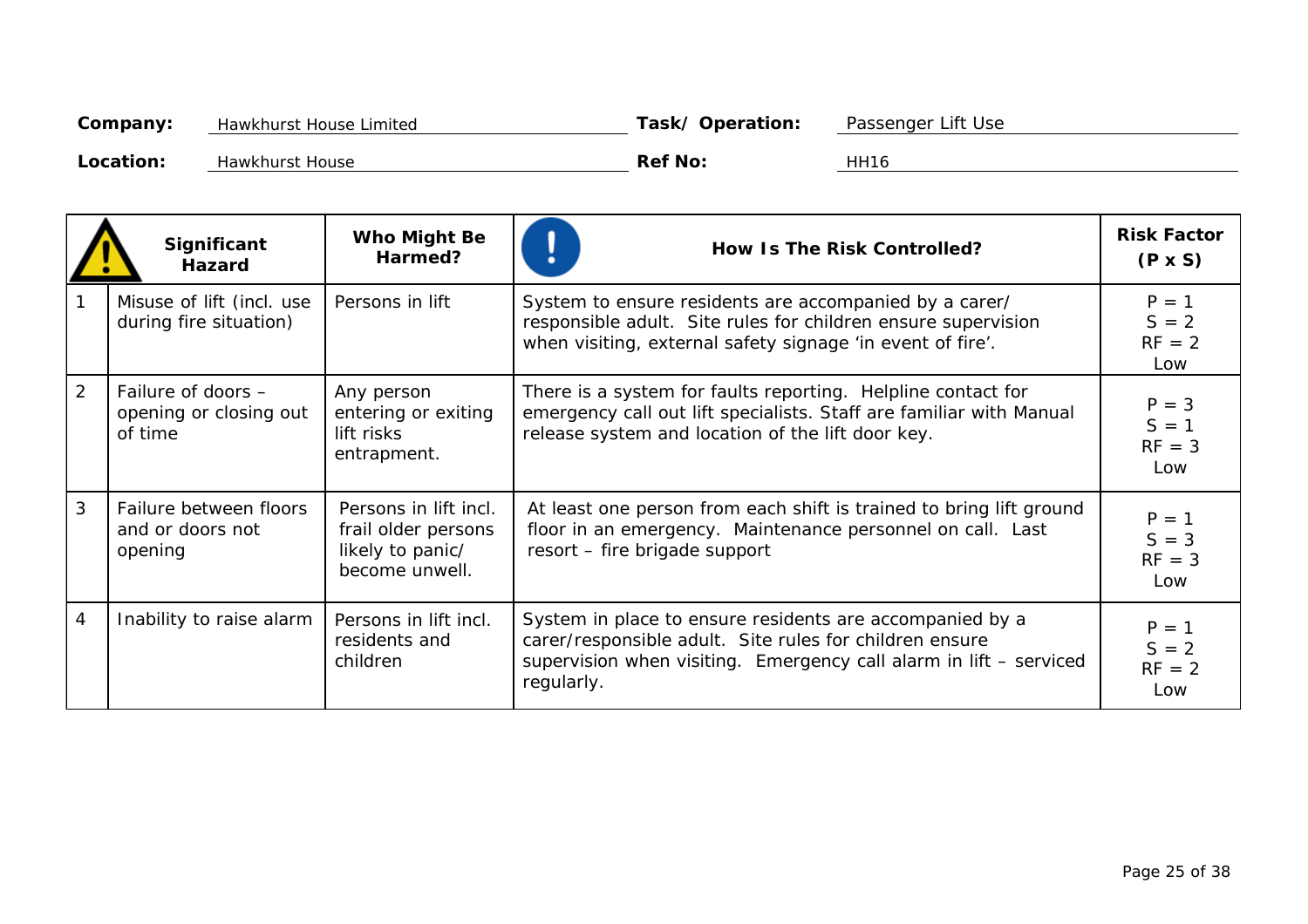|   | Significant<br><b>Hazard</b>                                                                                                                                               | Who Might Be<br>Harmed?                    | How Is The Risk Controlled?                                                            | <b>Risk Factor</b><br>$(P \times S)$  |
|---|----------------------------------------------------------------------------------------------------------------------------------------------------------------------------|--------------------------------------------|----------------------------------------------------------------------------------------|---------------------------------------|
| 5 | <b>Total breakdown</b><br>resulting in stairs only<br>access between floors<br>- manual handling<br>risks, trips, falls and<br>falling object risks.<br>Food safety risks. | Persons using<br>stairwells,<br>residents. | Regular maintenance and servicing. Emergency call out contract<br>with lift engineers. | $P = 1$<br>$S = 3$<br>$RF = 3$<br>Low |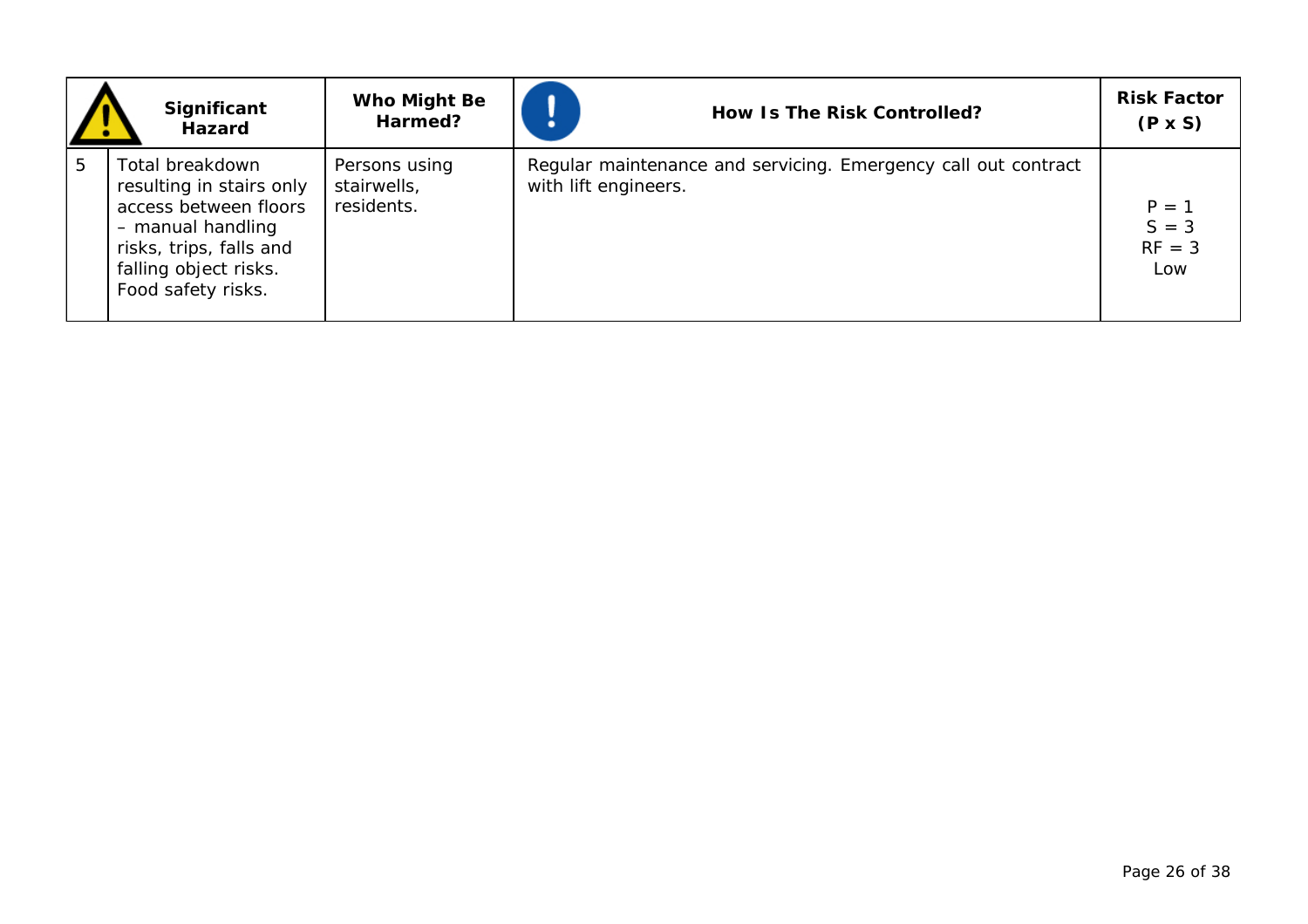| Company:  | Hawkhurst House Limited | Task/Operation: | Use of stairs    |
|-----------|-------------------------|-----------------|------------------|
| Location: | <b>Hawkhurst House</b>  | <b>Ref No:</b>  | HH1 <sup>-</sup> |

| Significant<br><b>Hazard</b> | Who Might Be<br>Harmed?      | How Is The Risk Controlled?                                                                                  | <b>Risk</b><br>Factor<br>$(P \times S)$ |
|------------------------------|------------------------------|--------------------------------------------------------------------------------------------------------------|-----------------------------------------|
| <b>Falls</b>                 | <b>Residents &amp; Staff</b> | • Residents accompanied or use wheelchairs.<br>• Lifts used where practical<br>• Good Housekeeping practiced | $P = 1$<br>$S = 3$<br>$RF = 3$<br>Low   |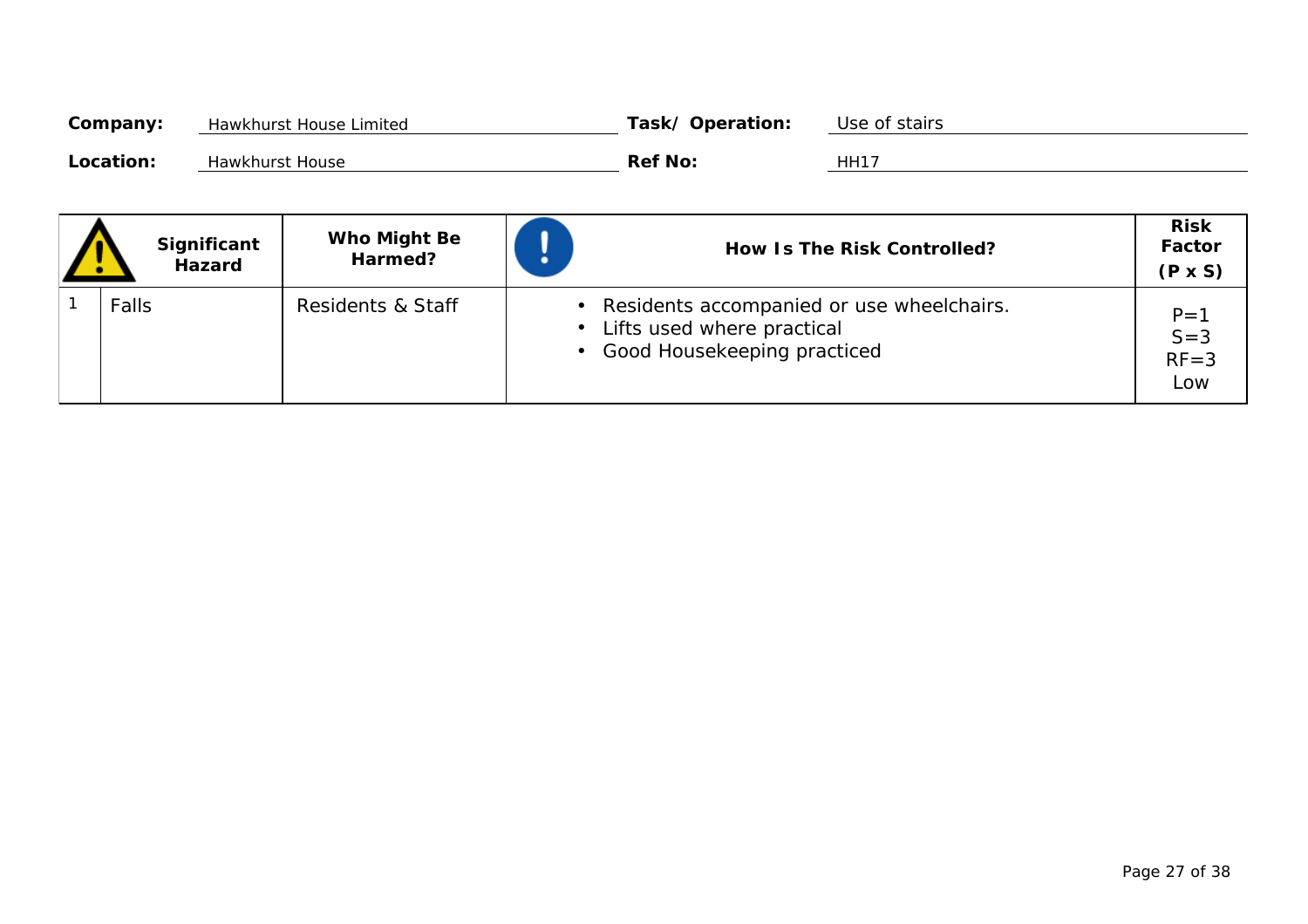| Company:  | <b>Hawkhurst House Limited</b> | Task/Operation: | Maintenance of Showers, Taps and Baths |
|-----------|--------------------------------|-----------------|----------------------------------------|
| Location: | <b>Hawkhurst House</b>         | <b>Ref No:</b>  | <b>HH18</b>                            |

|                | Significant<br><b>Hazard</b> | Who Might Be<br>Harmed?          | <b>How Is The Risk Controlled?</b>                                                                                                                                                                                                                                                                                                                                                                                                                                                                                                                                                                                                                                                                                                                                                                                                                                                                                                           | <b>Risk</b><br>Factor<br>$(P \times S)$ |
|----------------|------------------------------|----------------------------------|----------------------------------------------------------------------------------------------------------------------------------------------------------------------------------------------------------------------------------------------------------------------------------------------------------------------------------------------------------------------------------------------------------------------------------------------------------------------------------------------------------------------------------------------------------------------------------------------------------------------------------------------------------------------------------------------------------------------------------------------------------------------------------------------------------------------------------------------------------------------------------------------------------------------------------------------|-----------------------------------------|
|                | <b>Scalds</b>                | Staff/users<br>Maintenance staff | Thermostat checks by competent person to ensure water is<br>maintained and distributed at a safe temperature.<br>Water temperature checked before use by staff.<br>$\bullet$                                                                                                                                                                                                                                                                                                                                                                                                                                                                                                                                                                                                                                                                                                                                                                 | $P = 1$<br>$S = 5$<br>$RF = 5$<br>Low   |
| $\overline{2}$ | Legionella                   | Staff/users<br>Maintenance staff | Appointment of contractors to manage a scheme of work and<br>regularly check and inspect water systems.<br>Regular cleaning, maintenance and operation of water systems with<br>disinfection of water systems at predetermined intervals is<br>undertaken.<br>Water is treated in order to kill legionella and to keep water and<br>stems clean and free of algae, scale etc.<br>Regularly purge showers that are used infrequently,<br>taking care not to create aerosols.<br>Ensuring cold water systems are maintained below 20°c and hot<br>water systems are maintained above 60°c (in heater) and 50°c (whilst<br>being distributed).<br>Avoiding materials that encourage growth of legionella, e.g.<br>certain rubbers and plastics.<br>Water storage tanks and pipe work are designed to maintain<br>$\bullet$<br>effective flow and are well insulated and protected against<br>contamination.<br>Remove deadlegs, where possible. | $P = 1$<br>$S = 9$<br>$RF = 9$<br>Low   |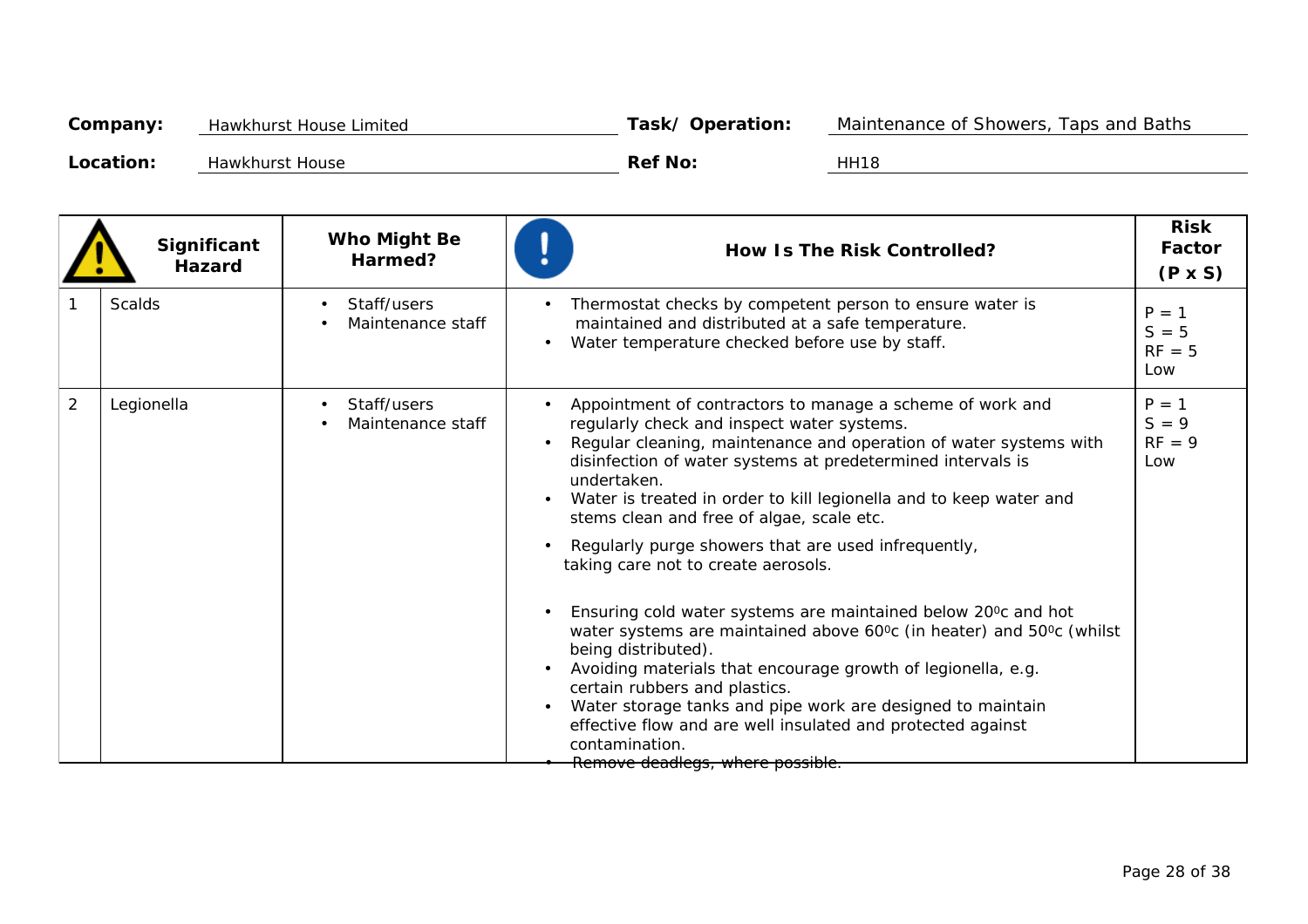|   | Significant<br><b>Hazard</b> | Who Might Be<br>Harmed?          | How Is The Risk Controlled?                                                                                                                                          | <b>Risk</b><br>Factor<br>$(P \times S)$ |
|---|------------------------------|----------------------------------|----------------------------------------------------------------------------------------------------------------------------------------------------------------------|-----------------------------------------|
| 3 | Slips, trips and falls       | Staff/users<br>Maintenance staff | Non-slip surface fitted to base of showers/baths.<br>Provision of adequate drainage.<br>Good housekeeping to ensure spills outside the shower base are<br>mopped up. | $P = 1$<br>$S = 5$<br>$RF = 5$<br>Low   |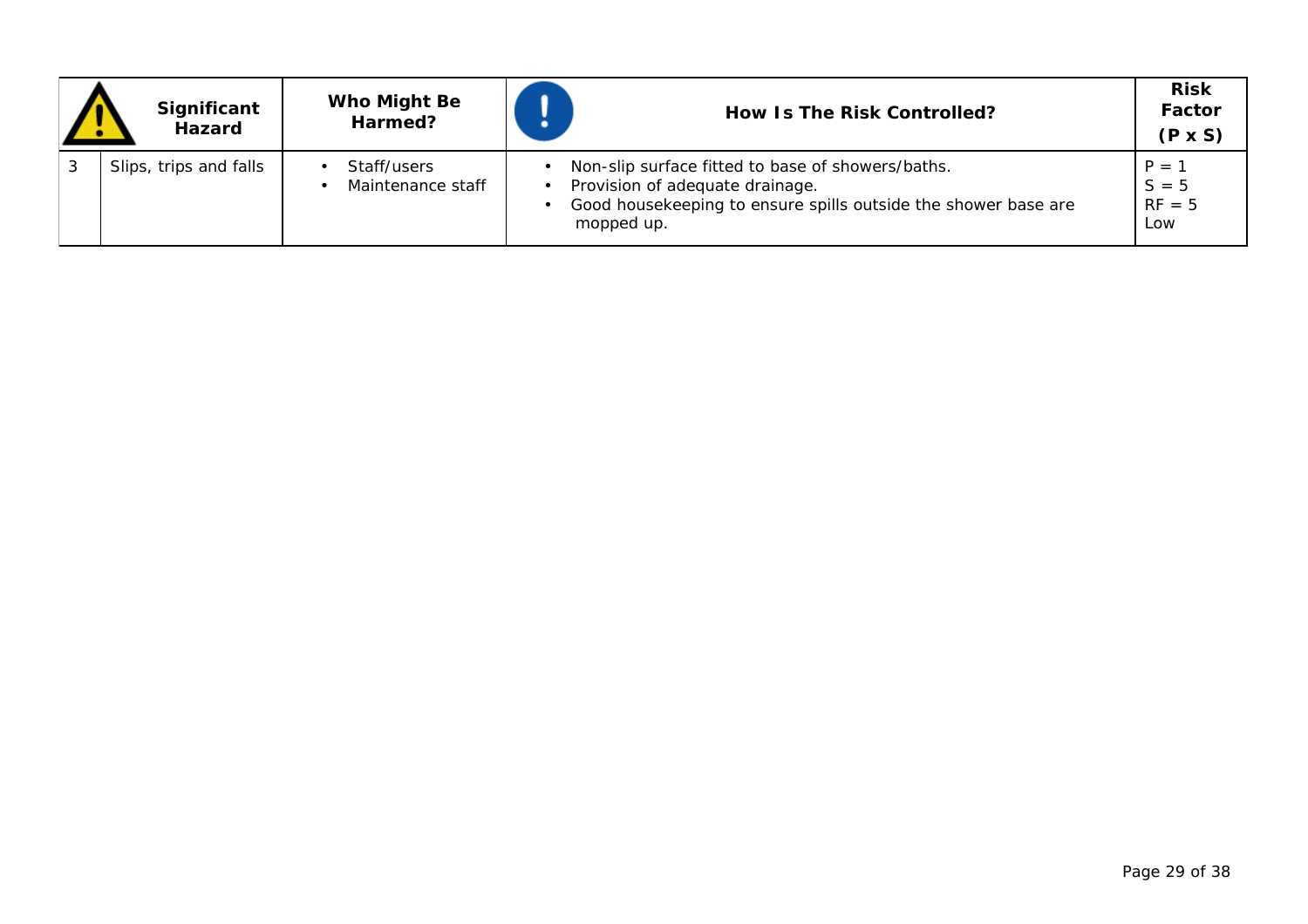| Company:  | Hawkhurst House Limited | Task/Operation: | Use of Wheelchairs |
|-----------|-------------------------|-----------------|--------------------|
| Location: | <b>Hawkhurst House</b>  | <b>Ref No:</b>  | <b>HH19</b>        |

|                | Significant<br><b>Hazard</b>                                                                                     | Who Might Be<br>Harmed?                                                                                                                                            | How Is The Risk Controlled?                                                                                                                                                                                                                                             | <b>Risk Factor</b><br>$(P \times S)$  |
|----------------|------------------------------------------------------------------------------------------------------------------|--------------------------------------------------------------------------------------------------------------------------------------------------------------------|-------------------------------------------------------------------------------------------------------------------------------------------------------------------------------------------------------------------------------------------------------------------------|---------------------------------------|
|                | Inappropriate use/<br>Poor wheelchair -<br>client ergonomics -<br>> instability and<br>collapse of<br>wheelchair | Client - minor to major<br>falls related injuries                                                                                                                  | All regular users assessed by a Physiotherapist.<br>Range of sizes available for occasional users - stored under stairs<br>Client risk assessments identify type and size chair to be used.                                                                             | $P = 1$<br>$S = 2$<br>$RF = 2$<br>Low |
| $\overline{2}$ | Poor moving and<br>handling of<br>occupied<br>wheelchair -<br>indoors, outdoors,<br>into and out of<br>minibus   | Direct care staff,<br>activities staff,<br>maintenance<br>operative, and any<br>other employees<br>involved in<br>transporting clients -<br>musculoskeletal injury | All employees have training in manual handling of loads at<br>induction and at least annually thereafter.<br>Employees who operate wheelchairs are trained in safe handling<br>techniques and procedures - Ref Employee specific manual<br>handling risk assessments.   | $P = 2$<br>$S = 4$<br>$RF = 8$<br>Low |
| $\overline{3}$ | Wheels and tyres<br>poorly maintained<br>/ direct contact<br>with                                                | Operator -<br>musculoskeletal injury<br>from pushing chair if<br>tyres insufficiently<br>inflated.<br>Operator/client trapped<br>digits in spokes                  | All direct care staff trained in use of wheelchairs including the pre<br>use inspection.<br><b>Faults reporting procedures</b><br>System of monthly wheelchair inspection/maintenance by in<br>house staff.<br>Access to specialist contractors for major repairs works | $P = 1$<br>$S = 3$<br>$RF = 3$<br>Low |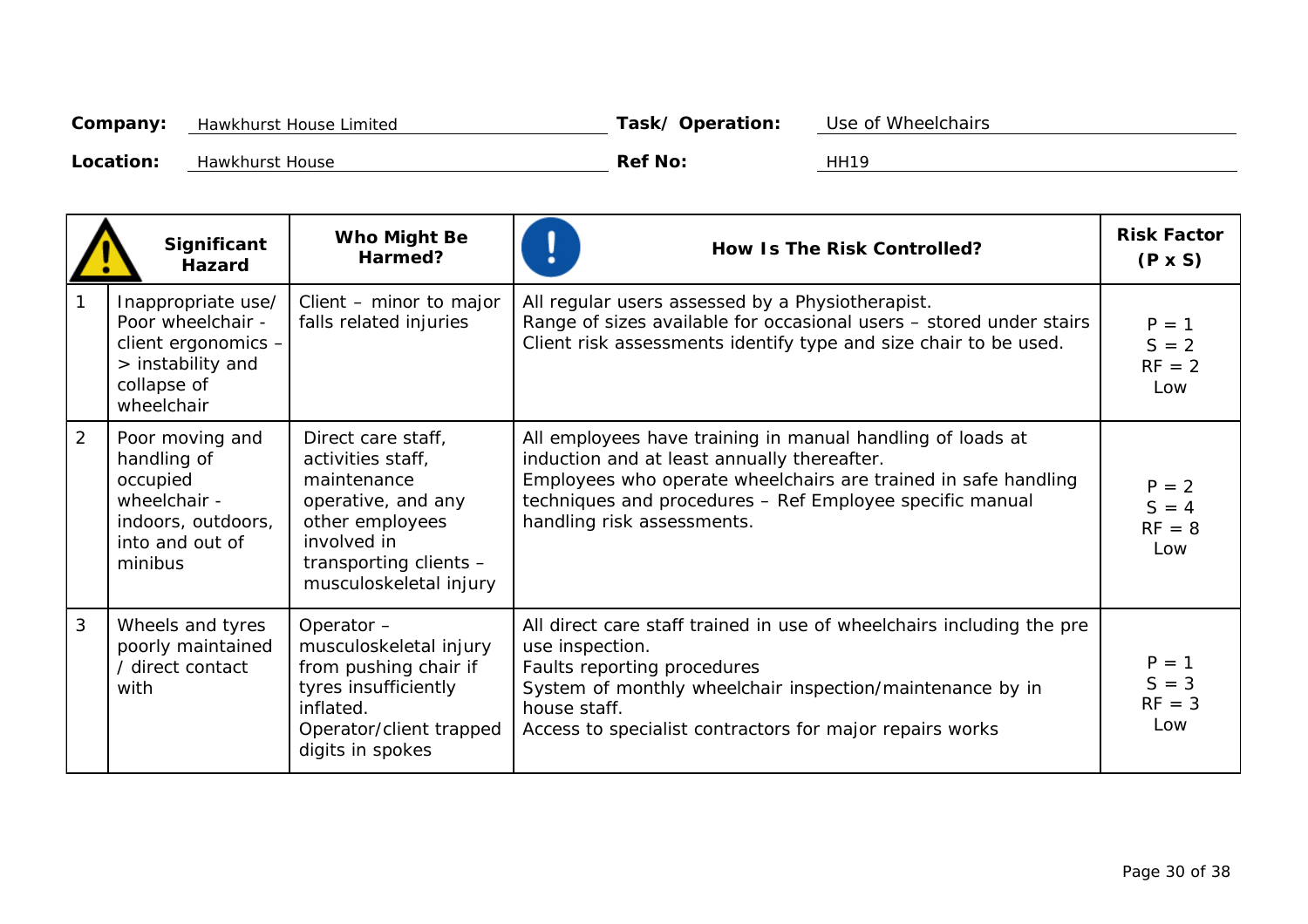|   | Significant<br><b>Hazard</b>                                                                                          | Who Might Be<br>Harmed?                                                                                       | How Is The Risk Controlled?                                                                                                                                                                                                                          | <b>Risk Factor</b><br>$(P \times S)$  |
|---|-----------------------------------------------------------------------------------------------------------------------|---------------------------------------------------------------------------------------------------------------|------------------------------------------------------------------------------------------------------------------------------------------------------------------------------------------------------------------------------------------------------|---------------------------------------|
| 4 | Collision with<br>people/furniture/<br>equipment<br>resulting in injury<br>to persons and/or<br>damage to<br>property | Clients, employees<br>visitors and<br>contractors - bumps,<br>cuts, crush injuries to<br>feet, falls injuries | Training & supervision for client users as per client risk<br>assessments<br>Direct care staff trained in safe operating procedures.<br>'Awareness training' for all visitors to the site.<br>Employees comply with written housekeeping procedures. | $P = 1$<br>$S = 4$<br>$RF = 4$<br>Low |
| 5 | Fall from chair<br>during muscular<br>spasms, coughing,<br>challenging<br>behaviour,<br>manoeuvring over              | Client – minor to major<br>falls related injuries                                                             | Ref. Client risk assessments<br>Additional supervision may be provided.<br>Lap straps may be considered along with additional<br>supervision                                                                                                         | $P = 2$<br>$S = 3$<br>$RF = 6$<br>Low |
| 6 | <b>Baxements</b> etc<br>wheelchair during<br>minibus outings                                                          | Client – minor to major<br>falls related injuries                                                             | Specialist minibus hired for any such occasion.<br>Staff ensure all wheelchairs are secured before movement is<br>allowed.                                                                                                                           | $P = 1$<br>$S = 5$<br>$RF = 5$<br>Low |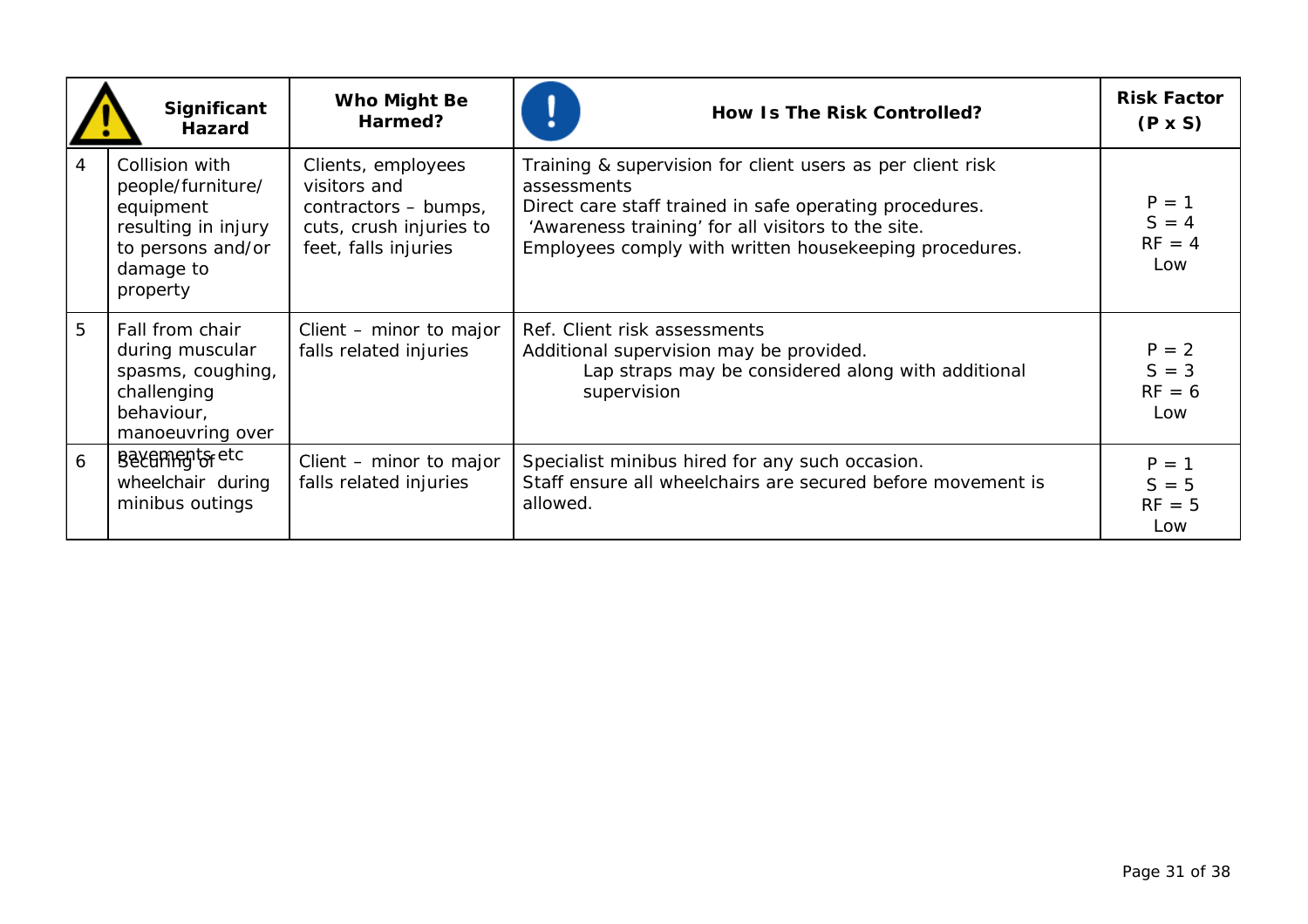| Company:  | Hawkhurst House Limited | Task/Operation: | Welfare     |
|-----------|-------------------------|-----------------|-------------|
| Location: | <b>Hawkhurst House</b>  | <b>Ref No:</b>  | <b>HH20</b> |

|                | Significant<br><b>Hazard</b>      | <b>Who Might Be</b><br>Harmed?               | <b>How Is The Risk Controlled?</b>                                                                                                                                                                                                                                                                                                                                                                                                                                                                                                                                                                                                             | <b>Risk Factor</b><br>$(P \times S)$  |
|----------------|-----------------------------------|----------------------------------------------|------------------------------------------------------------------------------------------------------------------------------------------------------------------------------------------------------------------------------------------------------------------------------------------------------------------------------------------------------------------------------------------------------------------------------------------------------------------------------------------------------------------------------------------------------------------------------------------------------------------------------------------------|---------------------------------------|
|                | <b>Extremes of</b><br>temperature | <b>Employees</b><br><b>Visitors</b><br>Other | Workplace temperatures are comfortable and above<br>$\bullet$<br>recommended minimums.<br>Wall mounted thermometers are provided within the workplace.<br>$\bullet$<br>Regular rest breaks given to staff.<br>$\bullet$<br>Supply of drinking water made available.<br>Heating provided where necessary.<br>Facilities to make hot drinks are provided.<br>$\bullet$                                                                                                                                                                                                                                                                           | $P = 1$<br>$S = 5$<br>$RF = 5$<br>Low |
| $\overline{2}$ | Lighting                          | <b>Employees</b><br><b>Visitors</b><br>Other | Lighting levels are satisfactory.<br>$\bullet$<br>Natural daylight is provided where appropriate.<br>Emergency lighting provided in areas that may be in darkness if<br>the power fails.                                                                                                                                                                                                                                                                                                                                                                                                                                                       | $P = 1$<br>$S = 3$<br>$RF = 3$<br>Low |
| 3              | General welfare                   | <b>Employees</b><br><b>Visitors</b><br>Other | Workplaces are not cramped.<br>$\bullet$<br>Assessments of risk are carried out for College Students, Young<br>Persons, Pregnant Workers and Disabled Workers.<br>Working hours are monitored and managed in accordance with<br>the provisions of the Working Time Regulations.<br>Toilets and other sanitary conveniences are provided.<br>$\bullet$<br>Drinking water is provided.<br>Adequate rest facilities are provided.<br>Adequate facilities are provided for the consumption of food.<br>Up to date policies for dealing with alcohol and drug abuse in<br>place.<br>Adequate facilities provided for the changing of work clothing. | $P = 1$<br>$S = 2$<br>$RF = 2$<br>Low |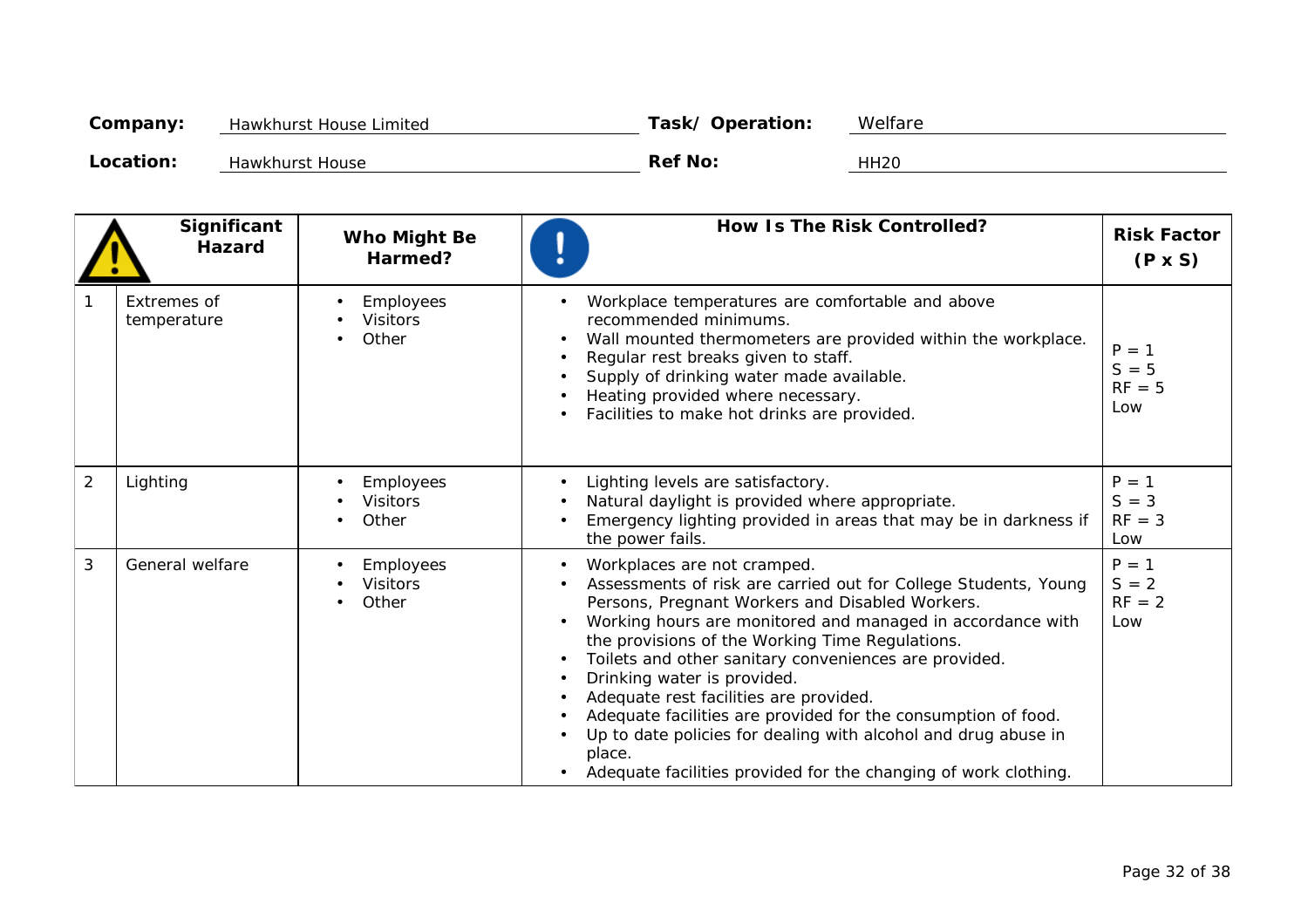|   | Significant<br><b>Hazard</b> | Who Might Be<br>Harmed?                                                       | How Is The Risk Controlled?                                                                                                                                                                     | <b>Risk Factor</b><br>$(P \times S)$  |
|---|------------------------------|-------------------------------------------------------------------------------|-------------------------------------------------------------------------------------------------------------------------------------------------------------------------------------------------|---------------------------------------|
| 4 | Ventilation                  | <b>Employees</b><br><b>Visitors</b><br>$\bullet$<br><b>Other</b><br>$\bullet$ | Adequate ventilation is provided within the workplace.<br>$\bullet$<br>Ventilation is provided by windows or mechanical means.<br>$\bullet$                                                     | $P = 1$<br>$S = 5$<br>$RF = 5$<br>Low |
| 5 | Violence                     | <b>Employees</b><br><b>Visitors</b><br>Other<br>$\bullet$                     | • Up to date, written policy dealing with Violence at Work and<br>with the security of staff in place.<br>Assessments of risk are carried out for workers potentially at<br>risk from violence. | $P = 1$<br>$S = 2$<br>$RF = 3$<br>Low |
| 6 | Smoking (UK only)            | <b>Employees</b><br><b>Visitors</b><br><b>Other</b><br>$\bullet$              | The premises are deemed a "No Smoking" site in accordance<br>$\bullet$<br>with Legislation<br>Non-smokers are provided with a smoke free area to take rest<br>$\bullet$<br>and dinner breaks.   | $P = 1$<br>$S = 2$<br>$RF = 2$<br>Low |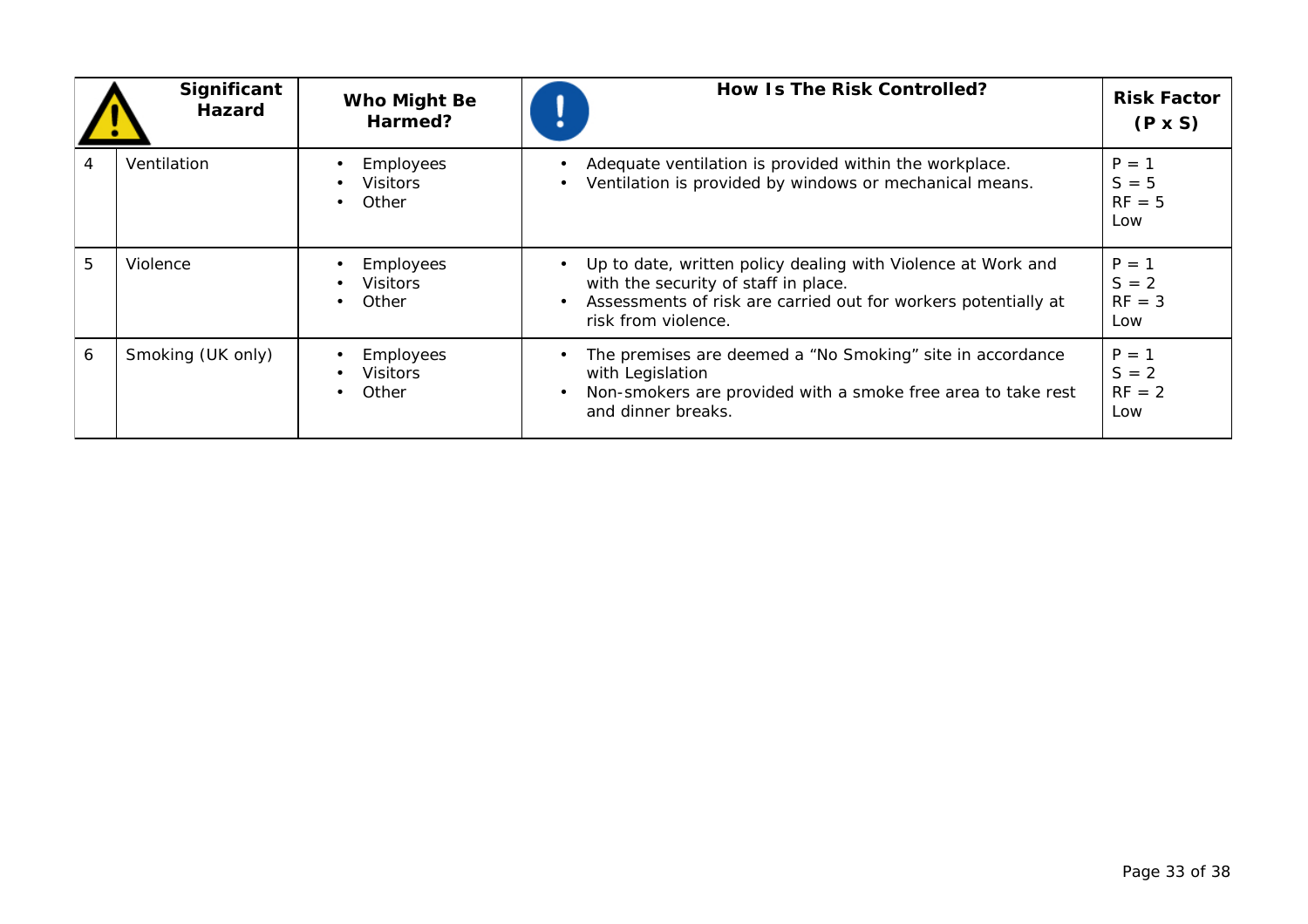| Company:  | <b>Hawkhurst House Limited</b> | Task/Operation: | <b>Work at Heights</b> |
|-----------|--------------------------------|-----------------|------------------------|
| Location: | <b>Hawkhurst House</b>         | <b>Ref No:</b>  | <b>HH21</b>            |

|                | Significant<br><b>Hazard</b> | Who Might Be<br>Harmed?                                | How Is The Risk Controlled?                                                                                                                                                                                                                                                                                                                                                                                                                                      | <b>Risk</b><br>Factor<br>$(P \times S)$ |
|----------------|------------------------------|--------------------------------------------------------|------------------------------------------------------------------------------------------------------------------------------------------------------------------------------------------------------------------------------------------------------------------------------------------------------------------------------------------------------------------------------------------------------------------------------------------------------------------|-----------------------------------------|
|                | Falls from heights           | Operative<br>Contractor<br>Other<br>$\bullet$          | All reasonably practicable steps are taken to avoid the need to work at<br>height.<br>Employees have been made aware of the significant hazards associated with<br>work at height and the control measures to be employed.<br>All work at height is carried out in as safe a manner as is reasonably<br>practicable<br>All reasonably practicable measures to prevent falls from height have been<br>employed.<br>Restrict to Maintenance personnel if possible. | $P = 1$<br>$S = 9$<br>$RF=9$<br>Low     |
| $\overline{2}$ | <b>Falling objects</b>       | Contractor<br><b>Visitors</b><br><b>Staff</b><br>Other | Materials are not stored at height unless required.<br>All reasonably practicable measures are taken to avoid falling objects.<br>Suitable arrangements are made for the safe storage of materials where<br>storage at height is necessary.                                                                                                                                                                                                                      | $P = 1$<br>$S = 7$<br>$RF = 7$<br>Low   |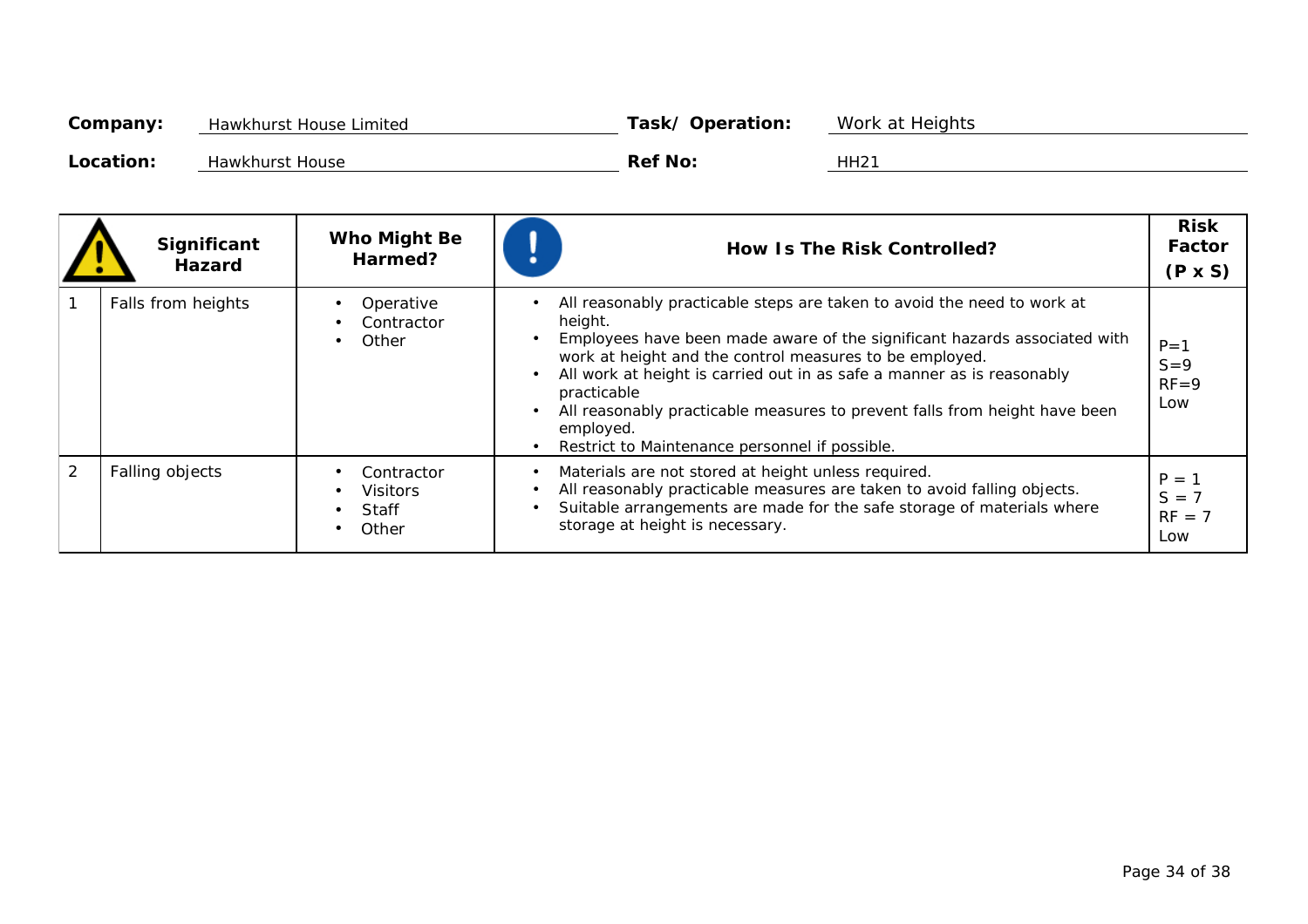| Company:  | Hawkhurst House Limited | Task/Operation: | <b>Workplace Safety</b> |
|-----------|-------------------------|-----------------|-------------------------|
| Location: | <b>Hawkhurst House</b>  | <b>Ref No:</b>  | <b>HH22</b>             |

|                | Significant<br><b>Hazard</b>           | Who Might Be<br>Harmed?                           | <b>How Is The Risk Controlled?</b>                                                                                                                                                                                                                                                                                                                                                                                                                                                                                                                                                                                                                                                                                                                                                                                      | <b>Risk</b><br>Factor<br>$(P \times S)$ |
|----------------|----------------------------------------|---------------------------------------------------|-------------------------------------------------------------------------------------------------------------------------------------------------------------------------------------------------------------------------------------------------------------------------------------------------------------------------------------------------------------------------------------------------------------------------------------------------------------------------------------------------------------------------------------------------------------------------------------------------------------------------------------------------------------------------------------------------------------------------------------------------------------------------------------------------------------------------|-----------------------------------------|
|                | Slips, trips and falls<br>(same level) | All employees<br><b>Visitors</b><br><b>Others</b> | Work areas, walkways, staircases, etc. are maintained in good<br>condition.<br>Work areas, walkways, staircases, etc. are well lit.<br>Housekeeping standards throughout the premises are monitored at all<br>times.<br>Cleaning schedules have been established for the premises.<br>Spillages are cleaned up immediately.<br>A suitable spillage response kit is provided.<br>Walkways and pedestrian routes are clearly defined and kept free<br>from tripping and slipping hazards.<br>Safe access and egress from, work areas and workstations.<br>Employees are instructed that suitable footwear must be worn.<br>Sufficient electrical sockets to minimise the need for trailing cables.<br>Trailing cables are routed to avoid tripping hazards.<br>Trailing cables are protected by proprietary cable covers. | $P = 1$<br>$S = 5$<br>$RF = 5$<br>Low   |
| $\overline{2}$ | Storage/stacking of<br>goods           | All employees<br><b>Visitors</b><br><b>Others</b> | Suitable storage space is provided.<br>Suitable storage facilities are provided (shelves, cupboards, cabinets,<br>$etc.$ ).<br>Shelving is strong and secure and is not overloaded.                                                                                                                                                                                                                                                                                                                                                                                                                                                                                                                                                                                                                                     | $P = 1$<br>$S = 3$<br>$RF = 3$<br>Low   |
| 3              | Unsafe structures                      | All employees<br><b>Visitors</b><br><b>Others</b> | The premises are maintained in a good and safe condition.<br>The glazing throughout the premises has been assessed and is<br>considered to be safe.<br>All glazing is of the 'safety glazing' type.<br>Large glass panels and partitions are fitted with visual markers at<br>shoulder height.                                                                                                                                                                                                                                                                                                                                                                                                                                                                                                                          | $P = 1$<br>$S = 5$<br>$RF = 5$<br>Low   |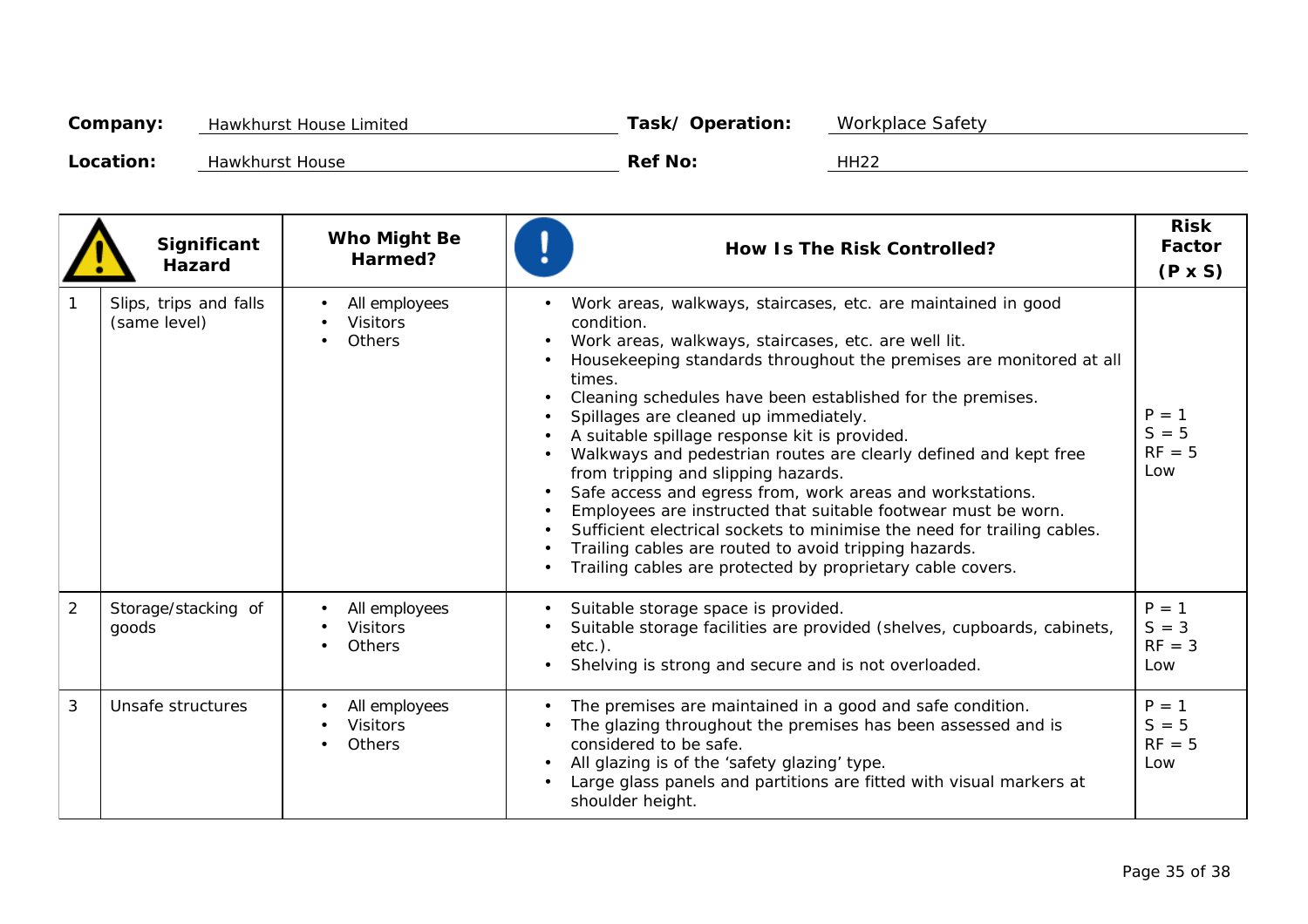|   | Significant<br><b>Hazard</b> | Who Might Be<br>Harmed?                           | How Is The Risk Controlled?                                                                                                                                                                                                                                                                                                                                                                                                                                                                                                                                             | <b>Risk</b><br>Factor<br>$(P \times S)$ |
|---|------------------------------|---------------------------------------------------|-------------------------------------------------------------------------------------------------------------------------------------------------------------------------------------------------------------------------------------------------------------------------------------------------------------------------------------------------------------------------------------------------------------------------------------------------------------------------------------------------------------------------------------------------------------------------|-----------------------------------------|
| 4 | Falls from heights           | All employees<br><b>Visitors</b><br>Others        | Suitable access is provided where appropriate.<br>All access equipment is inspected and maintained regularly by a<br>competent person and suitable records are kept.<br>Openable windows on floors other than the ground floor are fitted with<br>suitable locks, catches or restraints.                                                                                                                                                                                                                                                                                | $P = 1$<br>$S = 9$<br>$RF = 9$<br>Low   |
| 5 | Machinery                    | All employees<br><b>Visitors</b><br><b>Others</b> | Access is restricted to potentially dangerous areas, such as plant<br>$\bullet$<br>rooms, stock rooms, switch rooms and substations, lift motor rooms,<br>boiler houses, etc. and suitable warning signs displayed.<br>Potentially dangerous moving machinery is not sited on main<br>thoroughfares and is guarded appropriately, hazard warning signs on<br>display.                                                                                                                                                                                                   | $P = 1$<br>$S = 7$<br>$RF = 7$<br>Low   |
| 6 | Gas                          | All employees<br><b>Visitors</b><br><b>Others</b> | The gas meter, gas pipe work and gas appliances are adequately<br>protected from damage by location or by barriers.<br>Clear access to the gas meter, incoming pipe work and gas isolation<br>valves is maintained.<br>The gas isolation valves are identified clearly.<br>Formal procedure for dealing with (suspected) gas leaks in place.<br>Relevant employees have been instructed in the gas isolation<br>procedure.<br>Gas pipe work is identified clearly, such as by labelling and/or colour<br>coding (ochre).<br>A CORGI registered gas engineer to service. | $P = 1$<br>$S = 9$<br>$RF = 9$<br>Low   |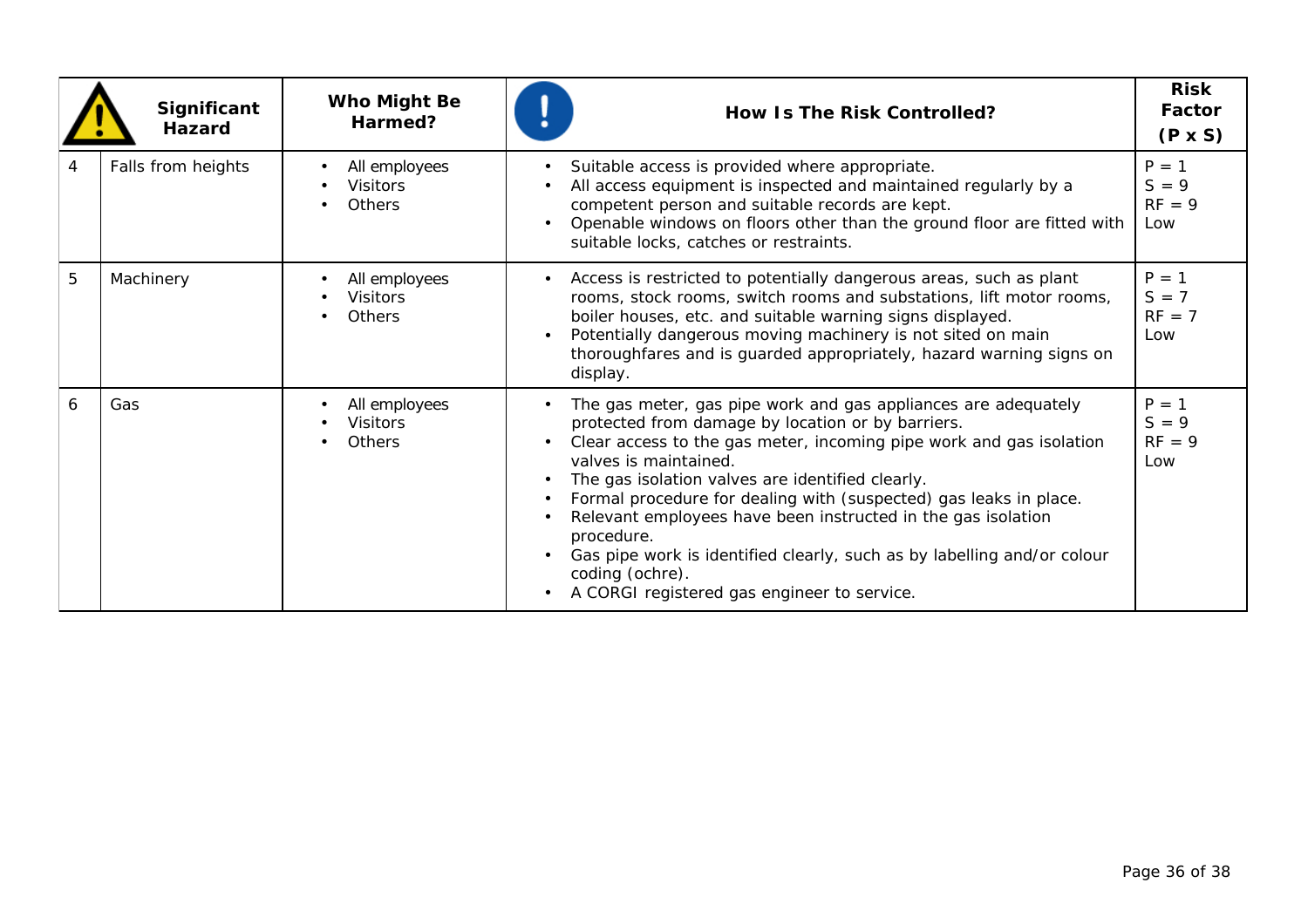|                         | Company:                                  | <b>Hawkhurst House Limited</b> | Task/Operation:<br><b>Residents' Rooms</b>                                                                                                                                          |                                                  |
|-------------------------|-------------------------------------------|--------------------------------|-------------------------------------------------------------------------------------------------------------------------------------------------------------------------------------|--------------------------------------------------|
|                         | Location:                                 | <b>Hawkhurst House</b>         | <b>Ref No:</b><br><b>HH23</b>                                                                                                                                                       |                                                  |
|                         | Significant<br><b>Hazard</b>              | <b>Who Might Be</b><br>Harmed? | <b>How Is The Risk Controlled?</b>                                                                                                                                                  | <b>Risk</b><br>Factor<br>$(P \times S)$          |
|                         | <b>Heated Surfaces</b>                    | <b>Staff, Residents</b>        | All heated surfaces are protected with lagging or<br>$\bullet$<br>protective decorative work                                                                                        | $P = 2$<br>$S = 5$<br>$RF = 10$<br><b>Medium</b> |
| $\overline{2}$          | Opening<br>windows                        | <b>Residents</b>               | All opening windows are restricted to prevent<br>$\bullet$<br>accidental falls<br>Checks of the restrictors undertaken.<br>$\bullet$                                                | $P = 1$<br>$S = 7$<br>$RF = 7$<br>Low            |
| 3                       | Movement of<br>furniture                  | <b>Residents</b>               | All furniture secured to floor or wall to prevent<br>$\bullet$<br>overturning onto residents                                                                                        | $P = 1$<br>$S = 5$<br>$RF = 5$<br>Low            |
| $\overline{\mathbf{4}}$ | Trailing cables/<br><b>Damaged Cables</b> | Residents, staff               | All cables are concealed where possible. If not<br>$\bullet$<br>concealed then run alongside skirting areas or under<br>beds.<br>Portable Appliance Testing undertaken<br>$\bullet$ | $P = 2$<br>$S = 3$<br>$RF = 6$<br>Low            |
| 5                       | <b>Beds</b>                               | Residents, staff               | Maintenance schedule for all moveable beds<br>$\bullet$<br><b>Regular inspections</b><br>$\bullet$<br>Regular cleaning of wheels to prevent build up of<br>dust./objects.           | $P = 2$<br>$S = 3$<br>$RF=6$<br>Low              |